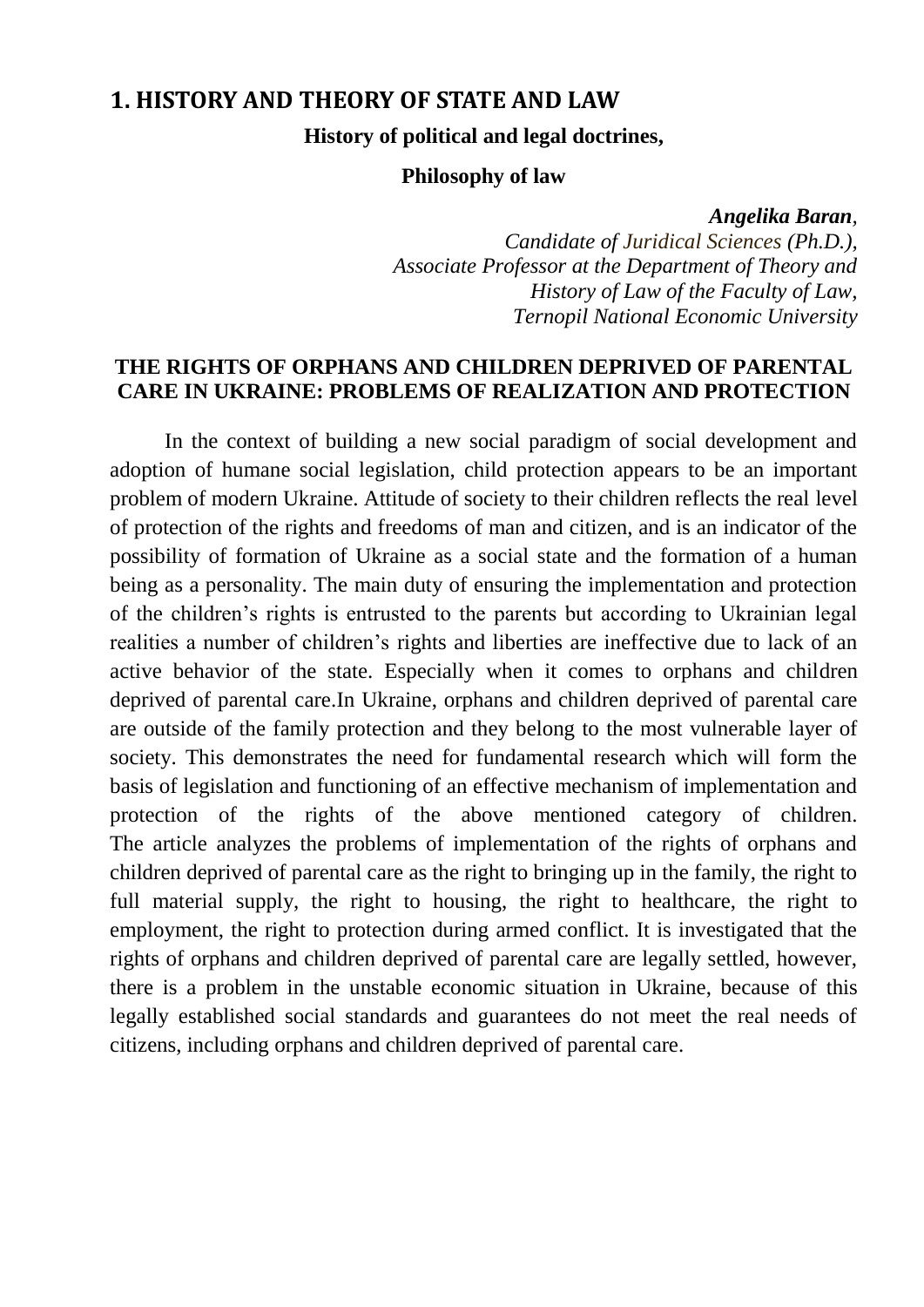*Andriy Grubinko,*

*Candidate of Historical Sciences (Ph.D.), Docent, Associate Professor at the Department of Theory and History of Law of the Faculty of Law, Ternopil National Economic University*

## **CONCEPTUAL APPROACHES TO THE PROBLEM OF EUROPE UNION'S POLITICAL-LAW ORDER**

In the article the looks of the leading Ukrainian and foreign researchers and analytics to the problem of essence and development European Union"s political-law order are presented. Attention on debatable character and ambiguousness of the offered determinations of Union"s political form within the framework of classic political conceptions, aggregate factors, which predetermine complication politicallaw description of EU on the modern stage of his forming is accented.

European Union is the unique association of the European states. It combines the lines of intergovernmental organization, confederation and federal kwazi-state formation. First of all EU is international organization. It has small chances to grow into the classic state with common jurisdiction on all territory, single system of organs of state administration, only constitutional law and general identity. Although an association experiences quite a bit problems, one of which there is a not quite optimal institutional structure, it does"t cost to underestimate integration power of EU. Future development of EU will be accompanied by further creation of the special structure of this association, in fact among the member-states there is not unity in relation to the mode of their association.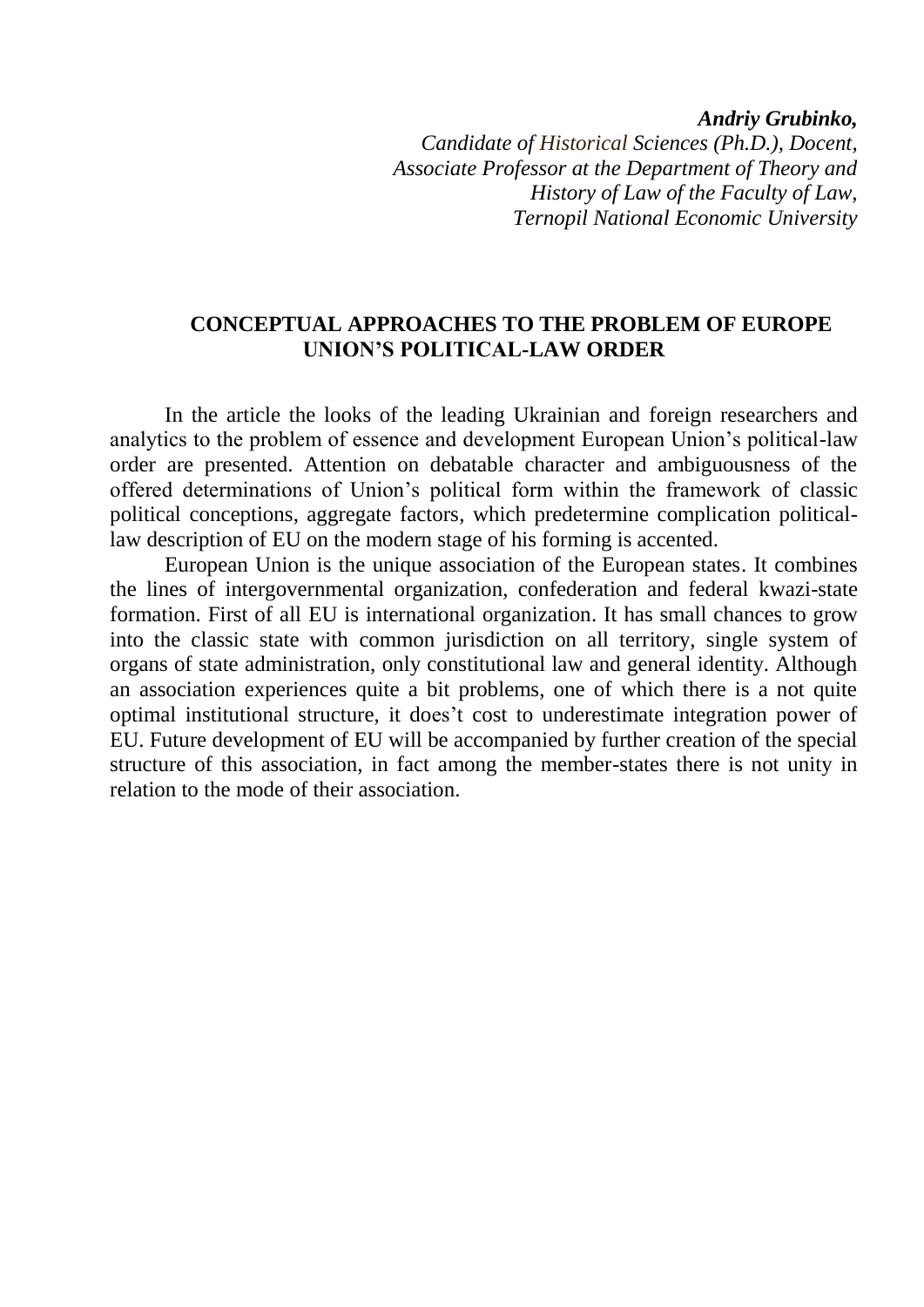*Oksana Yaremko*

*Candidate of Juridical Sciences (Ph.D.), Docent, Associate Professor at the Criminal Law and Process Department of the Faculty of Law, Ternopil National Economic University*

## **IMAGE OF A PERSON IN THE POSTMODERN EUROPEAN LEGAL CULTURE**

It has been carried out the investigation of the image of a person in modern European legal culture. It has been found that the processes of integration lead to the establishment of a person rights as a subject of his own country and European community law in general, the recognition of his legal personality. It has been paid attention to new forms of rational postmodern legal institutions. It has been revealed that the European standards in the field of criminal proceedings and the imposition of the punishments are based on humane appropriate rather than utilitarian considerations, indicating a real affirmation of humanism or humanistic rationalism in the institute of penalties in the western legal culture.

It has been researched the presumption of innocence as a fundamental safeguards against arbitrary state in relation to a person. It has been proved that one of the manifestations of humanistic values and rationality in postmodern society is the individual approach for assessing fault, namely the removal of the burden of proof of an individual and his reliance on the state. It has been done the legal assessment of the act, which results in the assumption of imperfect human nature. At the same time it has been found out that the worst "nature" does not involve a criminal act, nobody can predict crimes, and therefore punish people. It has been proved that legal humanism expresses itself as antyfatalizm.

It has been given critical analysis of the criminal law science in sentencing proposals that did not take into account the positive characteristics of the accused and has been regarded them as manifestations of anti-humanism. It underlines the necessity of overcoming the final partial image rights in criminal proceedings and the need to appeal to the whole image of a person, which modern humanitarian knowledge has already formed. It suggests the position for the necessity of spiritual rationality paradigm strengthening, which synthesizes the achievements of science, philosophy and Christian humanism.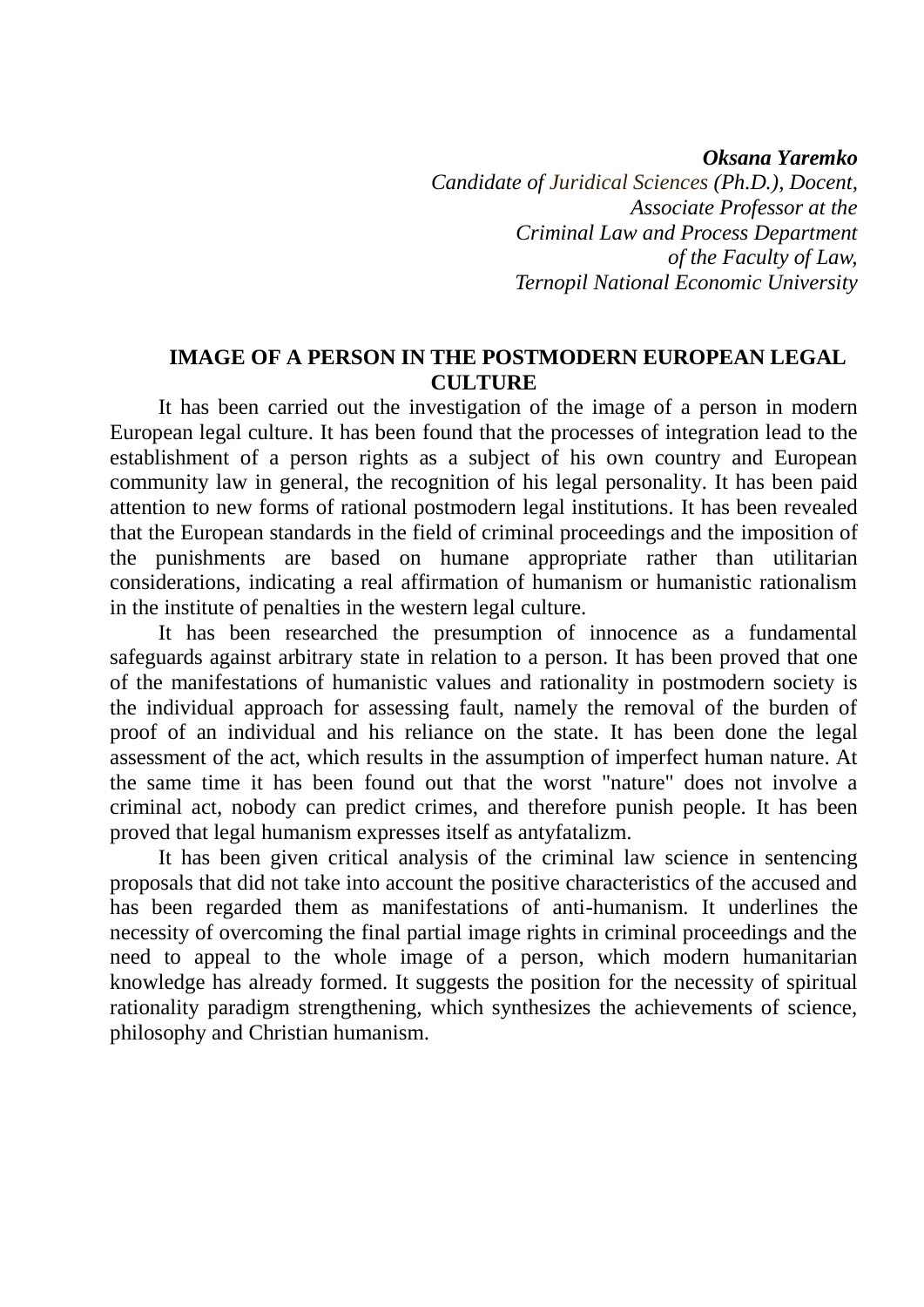*Mykola Kravchuk,* 

*Candidate of Juridical Sciences (Ph.D.), Docent, Head of the Department of Theory and History of Law of the Faculty of Law, Ternopil National Economic University*

# **COMPREHENSION OF LAW - IMPORTANT SCIENTIFIC PROBLEM OF LEGAL LIFE OF UKRAINE**

The article is devoted to the important topic of legal life of Ukraine comprehension of law. The author puts emphasis on the importance of materiality and importance of different types of comprehension of law. In addition, the author draws attention to the importance of establishing the essence of the concept of law as a fundamental law. This paper examines the similarities and common concepts - "comprehension of law" and "rights". The conclusion is that if the category of "comprehension of law" reflects the process knowledge of the phenomenon that is considered right, and the result of this process, the "concept of law" captures only the result.

The article discusses the importance and essentiality of different types of comprehension of law and the concept of law that is the basis of jurisprudence. Type of comprehension of law defines a paradigm, the principle and an option (semantic model) legal knowledge of law and the state. In addition, it proved that the type of comprehension of law and depends on the actual scientific and legal content, subject and method of the corresponding concept of jurisprudence.

The presented research is highlighting the views of modern scientist-lawyers on features understanding of the law. Also, the article discusses the concept of comprehension of law as the right assessment and perception of it as a holistic social phenomenon.

The author comes to a logical conclusion about whether the present dual typology existence of comprehension of law. This conclusion comes from the author of many ways local scientists about the value and use of two main types of comprehension of law (positive, natural).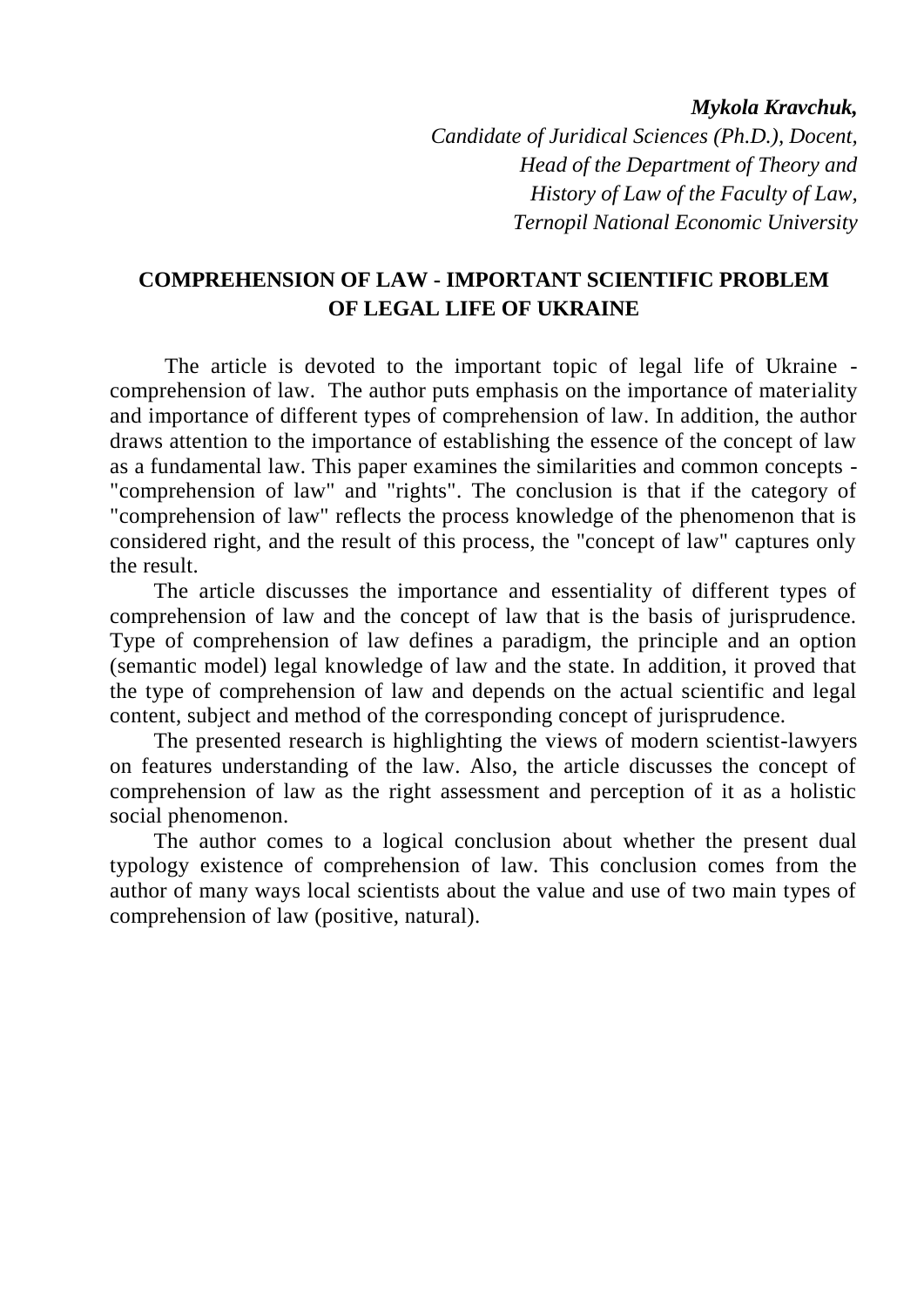#### *Valentyna Kravchuk,*

*Candidate of Juridical Sciences (Ph.D.), Docent, Associate Professor at the Department of Theory and History of Law of the Faculty of Law, Ternopil National Economic University*

## **LEGAL SPACE OF THE STATE: PROBLEMS OF DETERMINING IN VOLUME AND CONTENT**

The article disclosed the concept of «legal space», correlation between the concepts of «space» and «territory». Legal Space is appropriate to perceive that as a kind of social structure that covers a space of meaning, connectedness specific legal claims; dependencies, relationships and actions of different legal entities.

Implemented as an attempt to define the term «legal space of the state», this will contribute to a holistic understanding of the nature and essence of the state. It is alleged that legal space of the state coordinates the plurality of separate legal spaces and is a coherent set of legal phenomena, actions and events, interactions and relationships, caused by the objective laws of human development.

If the public space is seen as a field of political, public events, the legal space a substrate actions legal system, if the territory of the State rigidly fixed its state borders, the public space is in motion is the dynamic characteristic of being of the state.

The content of the legal space of the state is due to the sovereignty and the people.

Consequently, the legal space of the state system is a complex phenomenon dependent on the development of the country, emerging and evolving in a certain legal environment.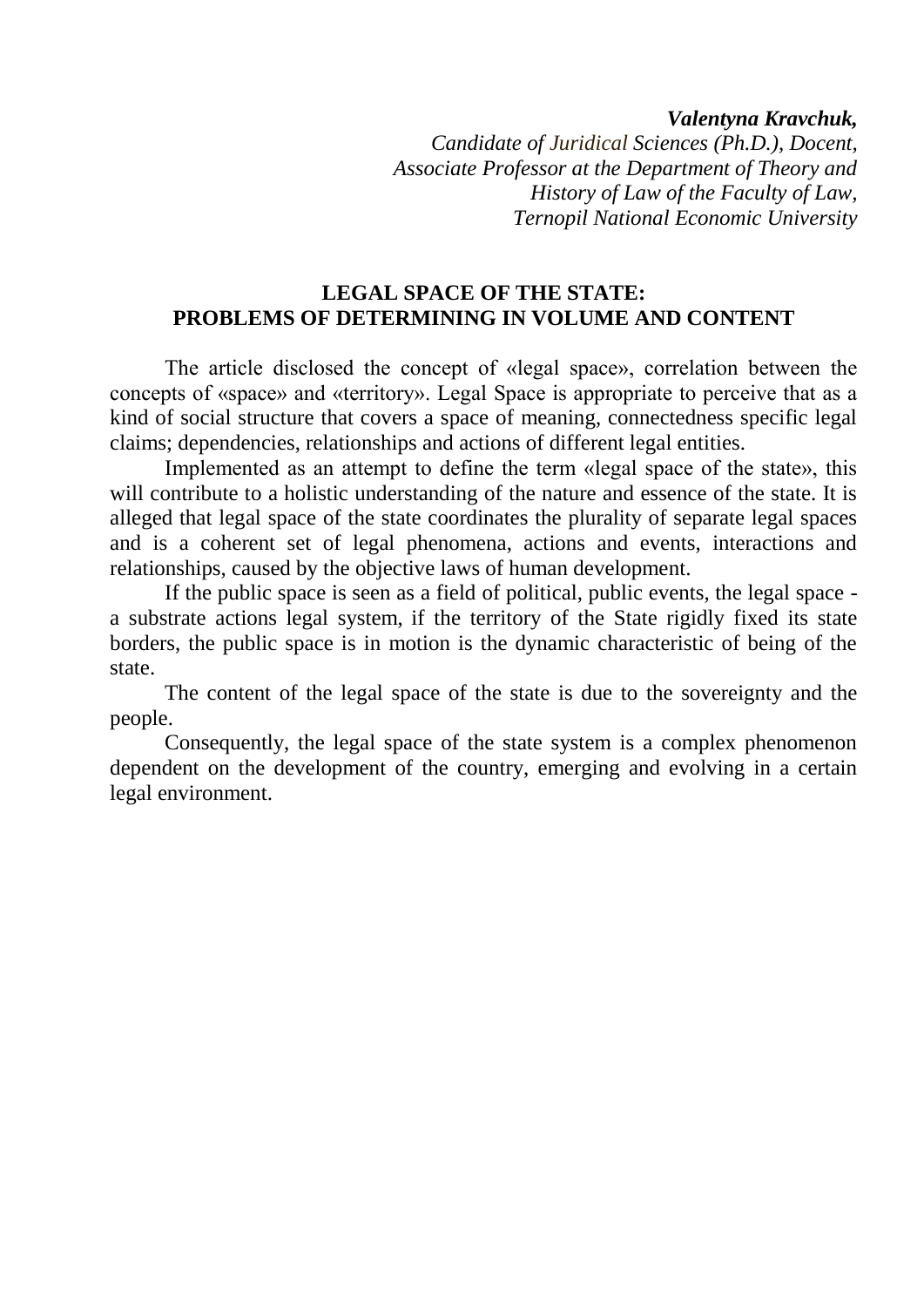*Tetiana Podkovenko,*

*Candidate of Juridical Sciences (Ph.D.), Docent, Associate professor at the Department of Theory and History of Law of the Faculty of Law, Ternopil National Economic University*

## **MEDIATION INSTITUTE: INTERNATIONAL EXPERIENCE AND UKRAINIAN PROSPECTS**

The article is devoted to research features of the legal nature and essence of mediation as an institution of alternative solving legal conflicts. The features of the legal regulation of mediation are determined by international documents. The global experience of European countries in the application of mediation and legal provisions governing its implementation are analyzed, the features of the existing legal systems are taken into account. Realities and prospects legal provisions for mediation in Ukraine are elucidated.

In recent years, the term "mediation" is becoming more popular and even common in the legal environment, not only abroad but also in our country. The idea of mediation is quite modern and responsible with the trends of democratization of social life, increase self-awareness and construction of legal state. High efficiency of mediation is determined primarily by its basic principles as neutrality, voluntary, confidentiality, expertise, privacy, speed and effectiveness.

The development of mediation in the modern world is conditioned by the real challenges faced by judicial system. Among these problems include - the length of trials, the high cost of presenting cases in courts, difficulties in legal regulation. Therefore, at the present stage of development of Ukrainian society, mediation rightly be regarded as one of the most promising and effective alternative ways to resolve conflicts.

Mediation is perspective and is able to independently compete with other procedures for conflict resolution, as each of them - has its own unique niche in the legal system constructive resolution of legal conflicts.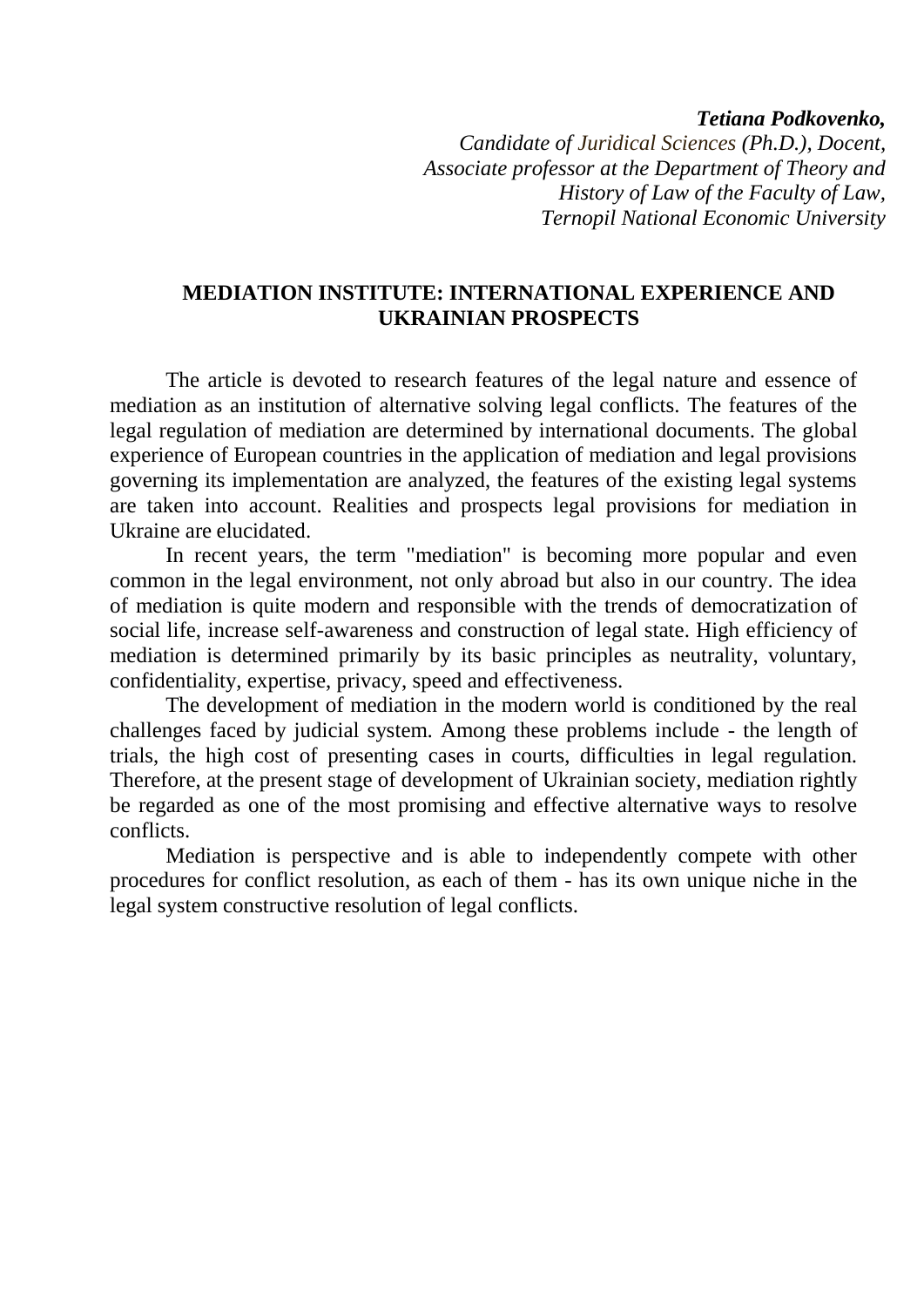#### *Vasyl Uhach,*

*Candidate of Historical Sciences (Ph.D.), Docent, Associate Professor at the Department of Theory and History of Law of the Faculty of Law, Ternopil National Economic University*

# **A QUESTION OF STATE SYSTEM IN IDEOLOGICAL CONCEPTIONS AND POSITION PAPERS OF UKRAINIAN NATIONALISTS (30 – 40 years of XX century)**

The article attempts to explore the question of statehood through the prism of ideological concepts and policy documents of Ukrainian national movement 1930- 1940 period of the XX century. It was found out the reasons for the evolution of views on the concept of movement leaders of the future structure of the Ukrainian state.

It is emphasized that in the historiography scientists have not paid too much attention to the concepts of state, which offered Ukrainian national movement.

It is emphasized that the issue of political system OUN (since 1929) pointed out three phases of state building, which depended on the form of state building: the first stage (liberation struggle) - the national dictatorship; the second phase (internal order) - the head of state will have the task to prepare the establishment of the highest legislative bodies; the third phase (phase orderly state) - the head of state will be called by the parliament, which will appoint a government accountable to and representative bodies.

Both nationalist organizations (OUN-B and OUN-M) created the State Planning Commission, which had the task to develop bills in state construction.

Analysis of scientific themes made it possible to make the following generalizations:

- Firstly, the ideas of state-generated intellectual elite nationalist movement were a significant evolution that was due to both changes in European geopolitics and internal conditions of struggle;

- Secondly, the problem of statehood was considered ambiguous in ideological concepts and policy documents Ukrainian nationalist movement during the Second World War.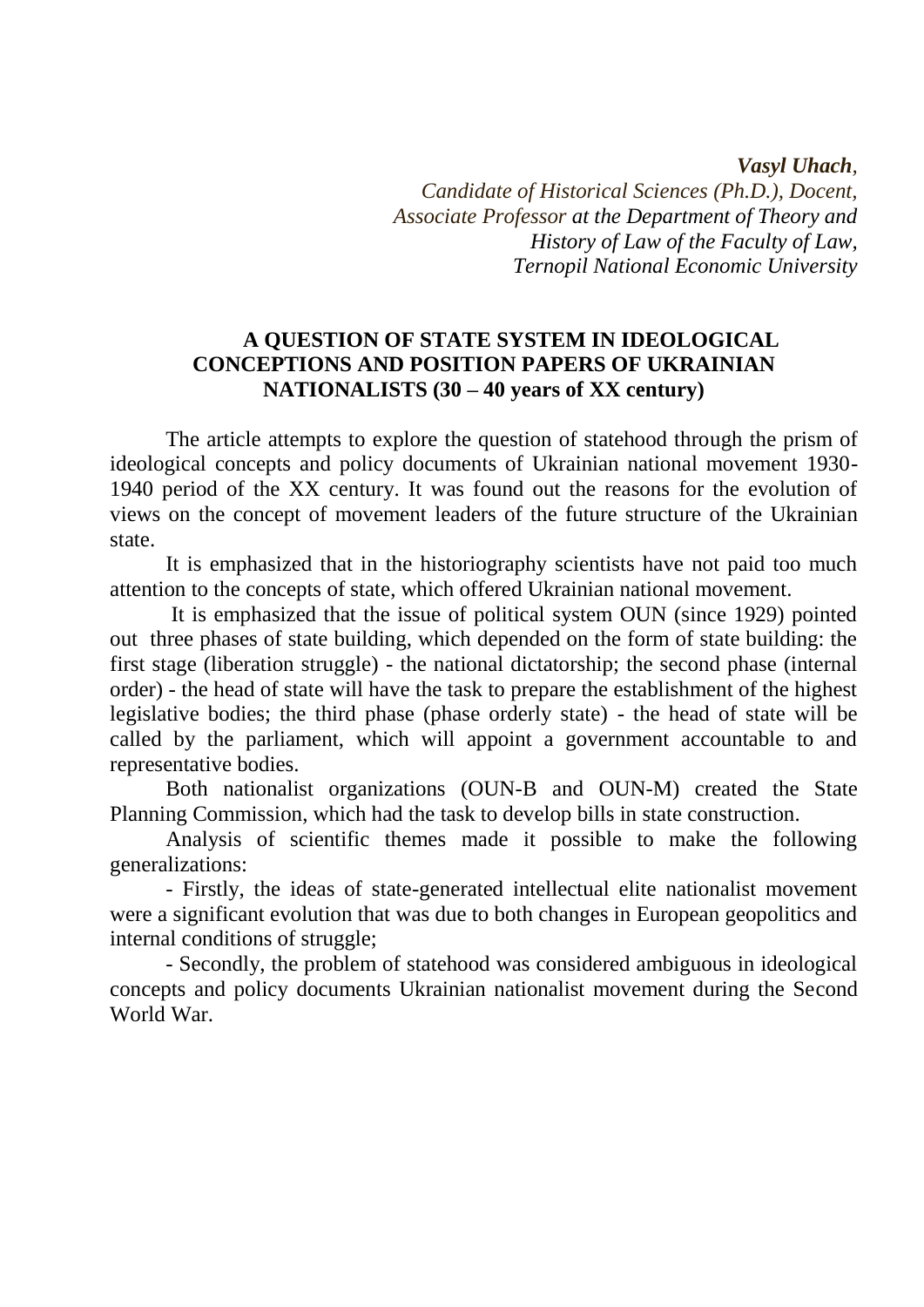**2. Constitutional Law,**

#### **Administrative law and process;**

**Finance law;**

**Information Law,**

**International law**

#### *Tetiana Drakokhrust,*

*Candidate of Sciences in Public Administration (Ph.D.), Senior lecturer at the Department of International Law and the European Integration of the Faculty of Law, Ternopil National Economic University*

# **CURRENT ISSUES OF THE LEGAL STATUS OF INTERNALLY DISPLACED PEOPLE IN UKRAINE**

In the article the regulations of governing the legal status of internally displaced persons in Ukraine in particular the Law of Ukraine "About the legal status of persons who are forced to leave the place of residence due to temporary occupation of the Autonomous Republic of Crimea and in Sevastopol. and circumstances related to the anti-terrorist operation on the territory of Ukraine" , Law of Ukraine "About the rights and freedoms of internally displaced persons" and the Law of Ukraine "About the fight against terrorism" are analyzed. The author outlines the basic problems that are related to forced displacement of people. This, in turn, the registration of internally displaced persons, providing them with financial assistance, renovation of social benefits, pensions, housing and so on.

According to the author, the system of executive authorities, despite on the declaration of course on decentralization remains centralized. This is primarily manifested because a letter and explanations of central government are applied on the same level as the Law of Ukraine and the Cabinet of Ministers of Ukraine.

These recommendations often contradict one another or directly contravene the provisions of a legal act. The author also emphasizes that the issue requires solving urgent questions of dismissal of people with jobs in the area ATO, what people need to do to obtain unemployment benefits - though some sources of income for people who find themselves far from home with no money and work. Also re-issue business without registration of residence. The author proposes a list of measures to solve the problems of internally displaced persons.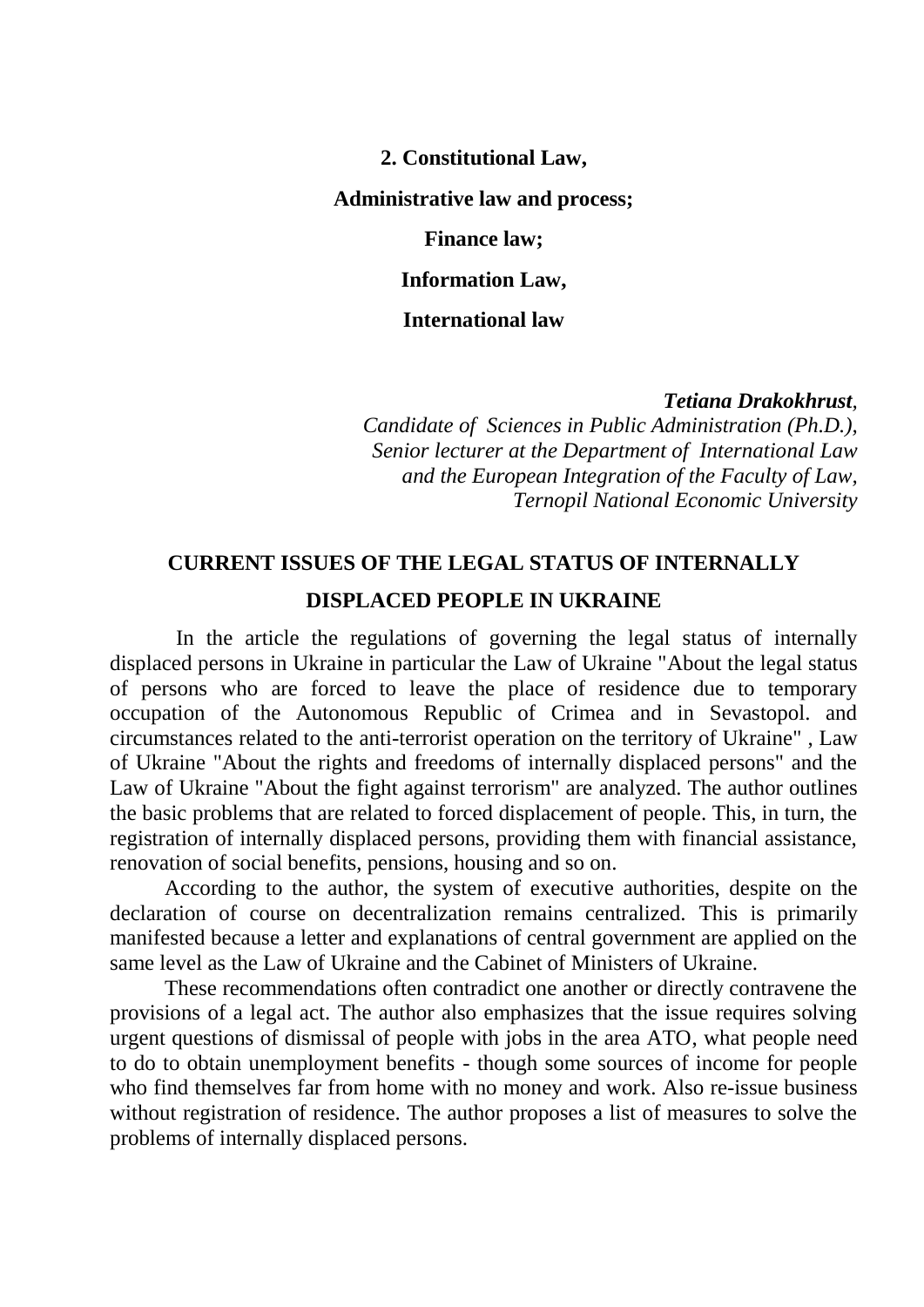*Yaryna Zhukorska,*

*Candidate of Juridical Sciences (Ph.D.), Docent, Head of the Department of International Law and the European Integration of the Faculty of Law, Ternopil National Economic University*

# **LEAGUE OF ARAB STATES: THE QUESTIONS OF DEVELOPMENT AND PROSPECTS**

The international organizations and associations have a big influence at the international arena in modern world. The League of Arab States (LAS) takes one of the central places in the Muslim world.

The aim of this article is studying of the development stages of the Arab League as a central element of the structure of international cooperation of the Muslim world and analyzing the prospects of its development today.

The idea of unification of Arab States have appeared before World War II. The beginning of the Arab League was signing an agreement "On friendship and alliance" between Saudi Arabia and Iraq on April 2, 1936. LAS was created by Congress in Alexandria, which was held from 25 September to 17 October 1944.

The Arab League Pact secured obligation to provide comprehensive assistance to Arab nations, including support intentions to gain independence.

LAS is governing with the Council of the Arab League and Arab parliament created in 2005. Economic council and General Secretariat are acting too.

Since 1950 the Arab League has gained observer status at the UN. At UN headquarters acts permanent delegation of the Arab League.

By analogy with the UN system, the Arab League system includes the specialized organizations, institutions and agencies with a special legal relationship with her. Today there are 22 members states at the Arab League.

LAS compared to other modern international organizations has several positive aspects:

- the state may be expelled from the organization for failure to fulfill obligations;

- the state cannot block decisions.

However, a decision for which the state did not vote is not binding for it – it is negative aspect of making decision in LAS.

Iraq falls apart, the issue of Iran's nuclear program in case if closed, but we understand that this issue may occur at any time again. Civil war is in Siria now, Turkey and Saudi Arabia in taking in it. The Arab League could become a powerful institute for settling disputes between States in modern international relations within such circumstances.

In 2005 Arab states began reforming the Arab League in order to transform it into the Arab Union similar to the European Union. In addition to reforming the system of bodies and institutions in which the first step was the creation of Arab parliament. Member states signed a protocol on the formation of the Arab forces.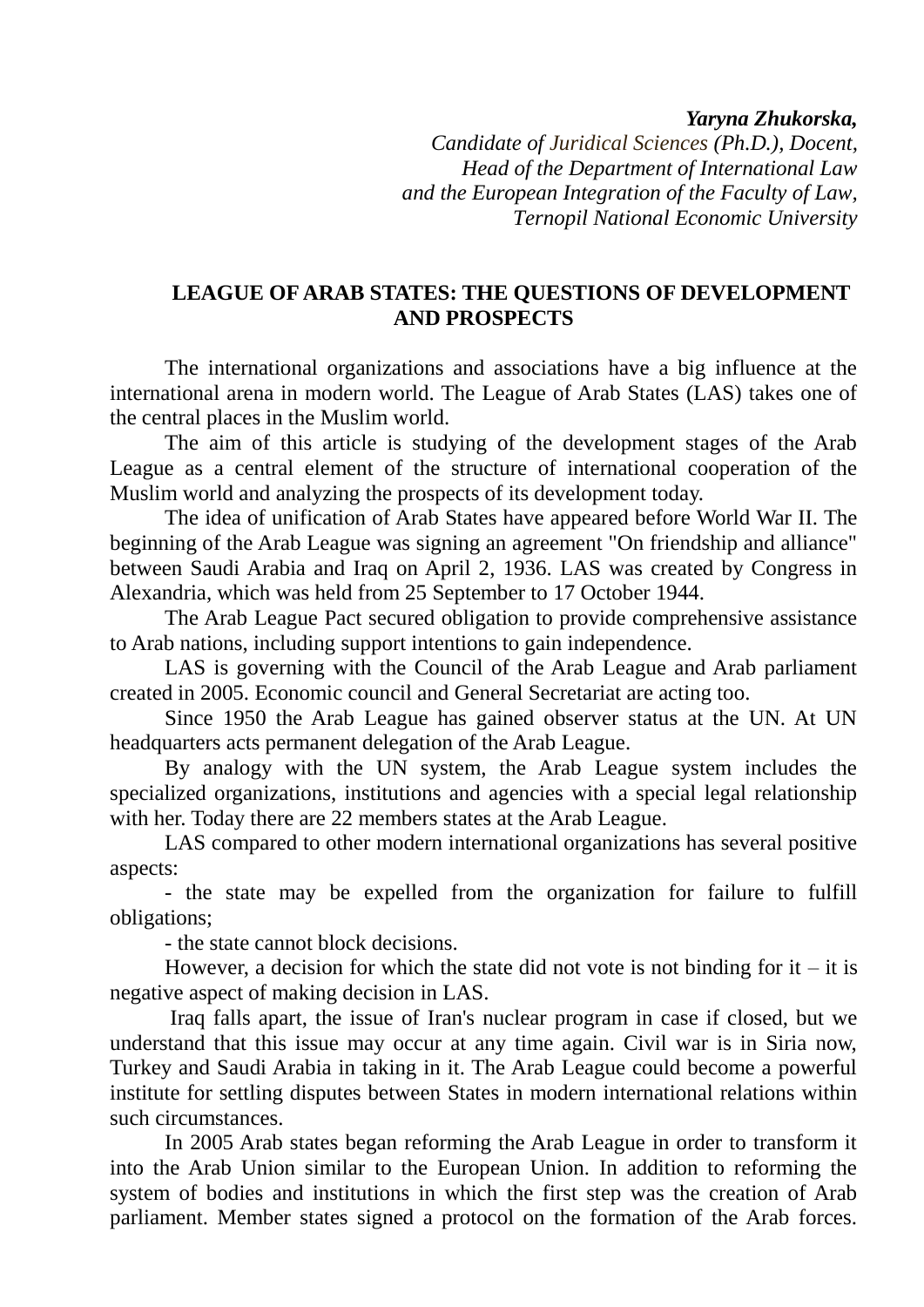According to the draft of treaty, the army Arab League will consist of 40,000 soldiers, thousands of military pilots and 3 thousand employees of the Navy. The headquarter of the joint forces of the Arab League will locate in Cairo.

If the Arab League member states make efforts and reforming and modernizing its organization it has a real chance to become an influential organization with great power at the international arena.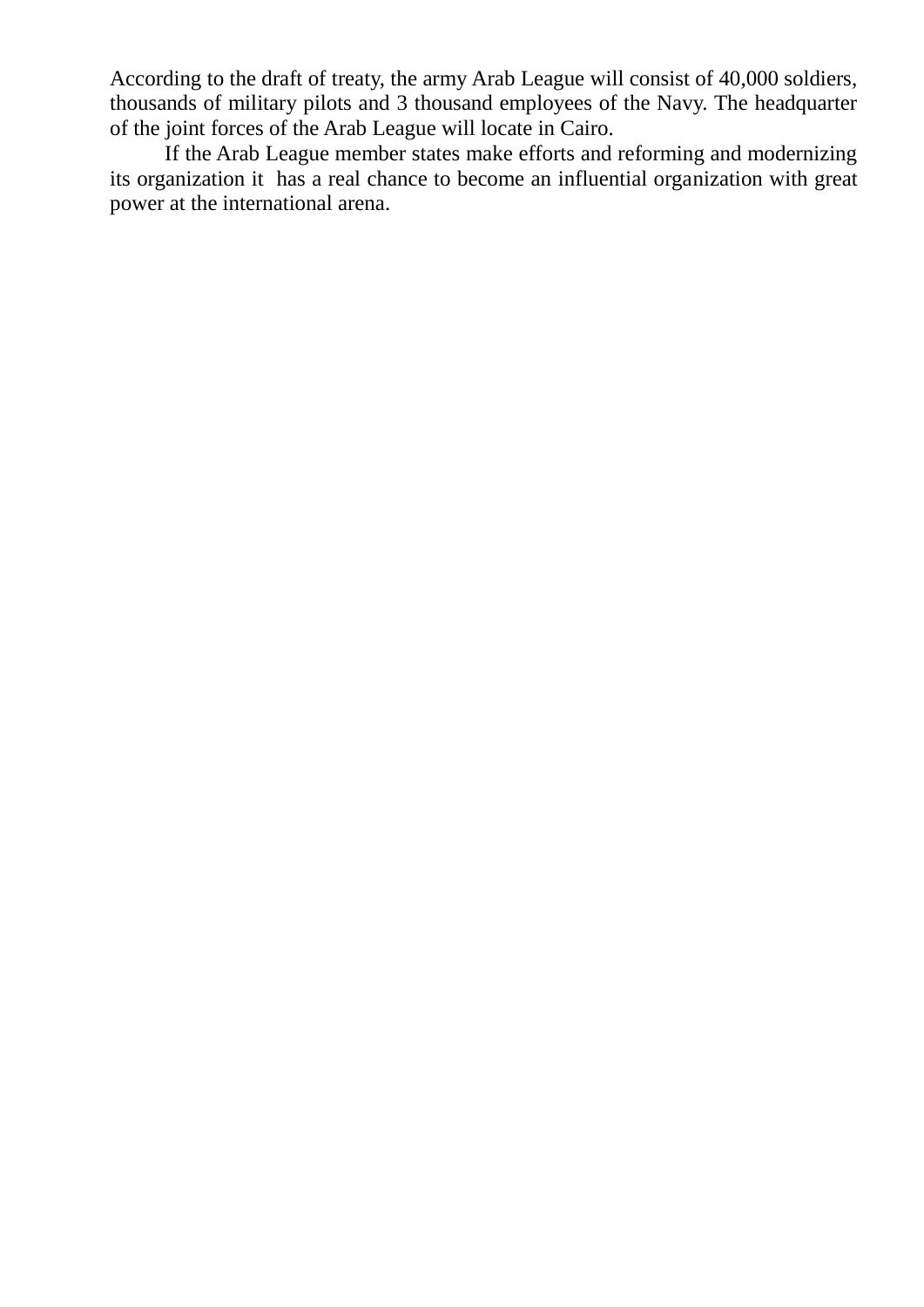## *Uliana Koruts,*

*Candidate of Juridical Sciences(Ph.D.), Lecturer at the Department of International Law and the European Integration of the Faculty of Law, Ternopil National Economic University*

# **THE SEPARATE ASPECTS OF THE EXECUTION OF JUDGMENTS OF THE EUROPEAN COURT OF HUMAN RIGHTS**

The presented paper is devoted to the analysis legal regulation of the process of exercising of judicial decisions of European Court of Human Rights. Describing ways and current state of decision's exercising in Ukraine. As the result it is defined system problems in Ukrainian legal system and the impact of ECHR and its decisions.

The author outlines that the contracting parties undertake to abide by the final judgments of the European Court of Human Rights ("the Court") in the cases to which they are parties (Article 46, paragraph 1). The Convention entrusts the Committee of Ministers with the supervision of Court judgments (Article 46, paragraph 2), as well as the terms of the friendly settlements (see notably Article 39, paragraph 4, as amended following the entry into force of Protocol No. 14, on 1st June 2010).

 Most judgments only declare the violations established, leaving to the States, under the supervision of the Committee of Ministers, to define the required execution measures. These measures depend on the circumstances of each case. In a certain number of recent judgments, in particular those concerned by the pilot judgment procedure, the Court has, however, started to make certain recommendations with respect to execution.

 According to the author, when exercising supervisory function, the Committee of Ministers is assisted by the Department for the Execution of Judgments of the Court (established within the Directorate General of Human Rights and Legal Affairs). The obligation to abide by the judgments encompasses two main elements. As far as the applicant's individual situation is concerned, the main obligation is to ensure that measures are taken which achieve, as far as possible, restitutio in integrum for the applicant. Such measures include notably the effective payment of the just satisfaction allocated by the Court (including the payment of default interests in case of belated payment). When the consequences of a violation cannot be adequately erased by the just satisfaction awarded, the Committee of Ministers makes sure that the domestic authorities take the other specific individual measures in favour of the applicant which may be required. Such measures can, for example, consist in the granting of a residence permit, the reopening of a judicial procedure and/or the erasure of a conviction from the criminal records.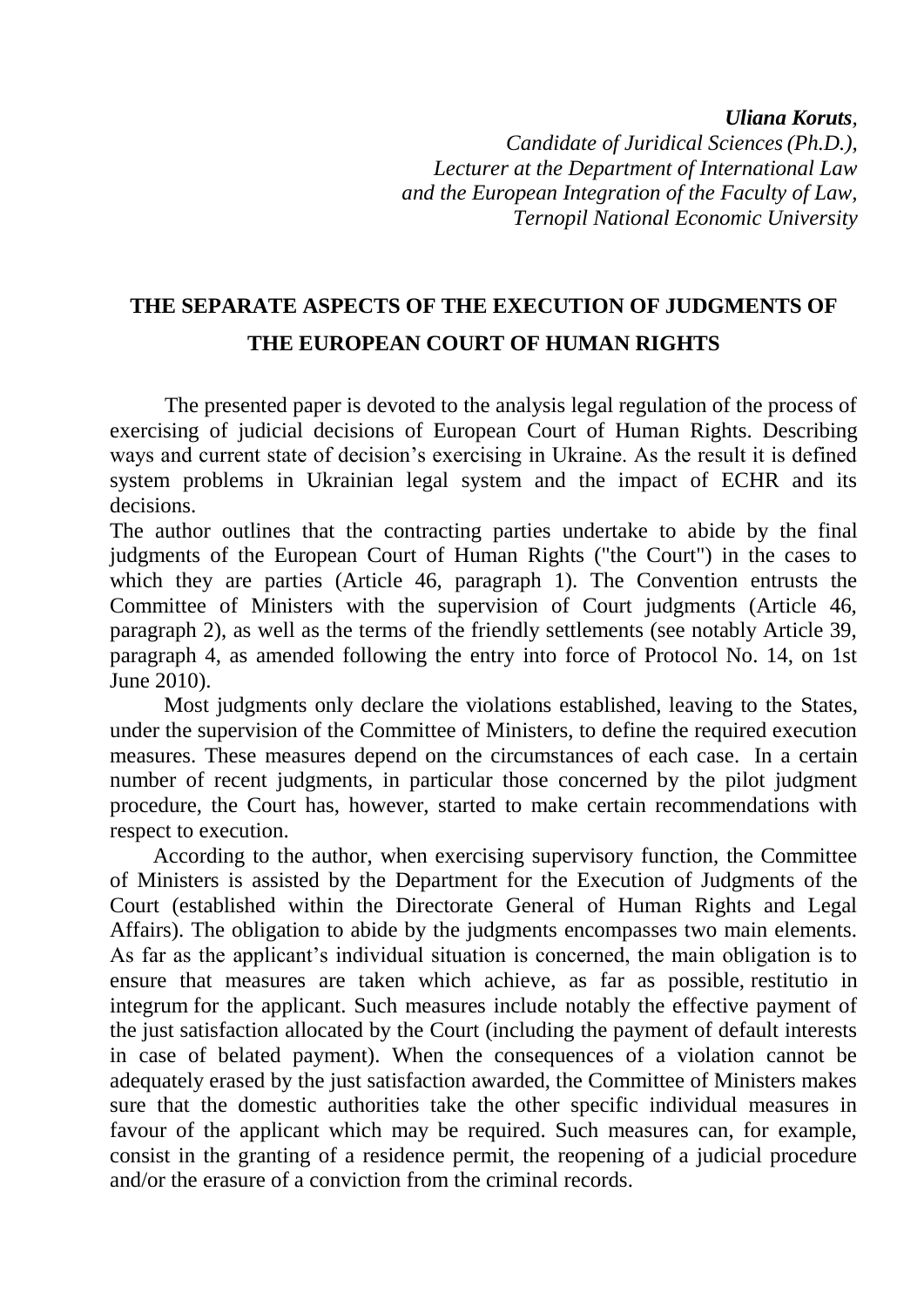#### *Mariana Kravchuk,*

*Candidate of Juridical Sciences (Ph.D.), Lecturer at the Department International Law and the European Integration of the Faculty of Law, Ternopil National Economic University*

# **HISTORICAL REVIEW OF STATE CONTROL OF FORMATION OF AGRICULTURAL ECONOMY OF UKRAINE**

Today the analysis of historical experience of formation of state control in the agricultural sector of Ukraine is one of the urgent issues. From the study of positive and negative experiences on finding ways of effective mechanisms of state control in Ukraine, the existence of scientific basis of legislative process towards settlement of the relevant relations can be ensured.

The problem of state control over Ukrainian agricultural lands was a subject of special studies of such scholars as: V.S. Kulchytskyi, V.I. Kurylo, B.D. Lanovyk, V.Ya. Malynovskyi, L.A. Pylypenko, V.A. Stanislavskyi, V. Sukhonos, V.P. Fedorenko and others.

The historical experience of our country and other countries of the world indicates that interest to agricultural development in society is increasingly growing. Based on the above mentioned, the purpose of this article is to analyze and study the features of state control in agriculture of Ukraine to immediately eliminate gaps through comprehensive fundamental research, taking into account historical experience.

We made a conclusion that state control is an essential tool of governmental management, and it's almost impossible to distinguish a sphere where it was not used. However, there are many problems that need urgent solutions and that produce directions for further development of state control in general and in agriculture in particular. Most of these negative trends are associated with the lack of appropriate legal framework and adequate legal mechanism, which in their mutual combination would facilitate the effective performance of state control in the agricultural sector.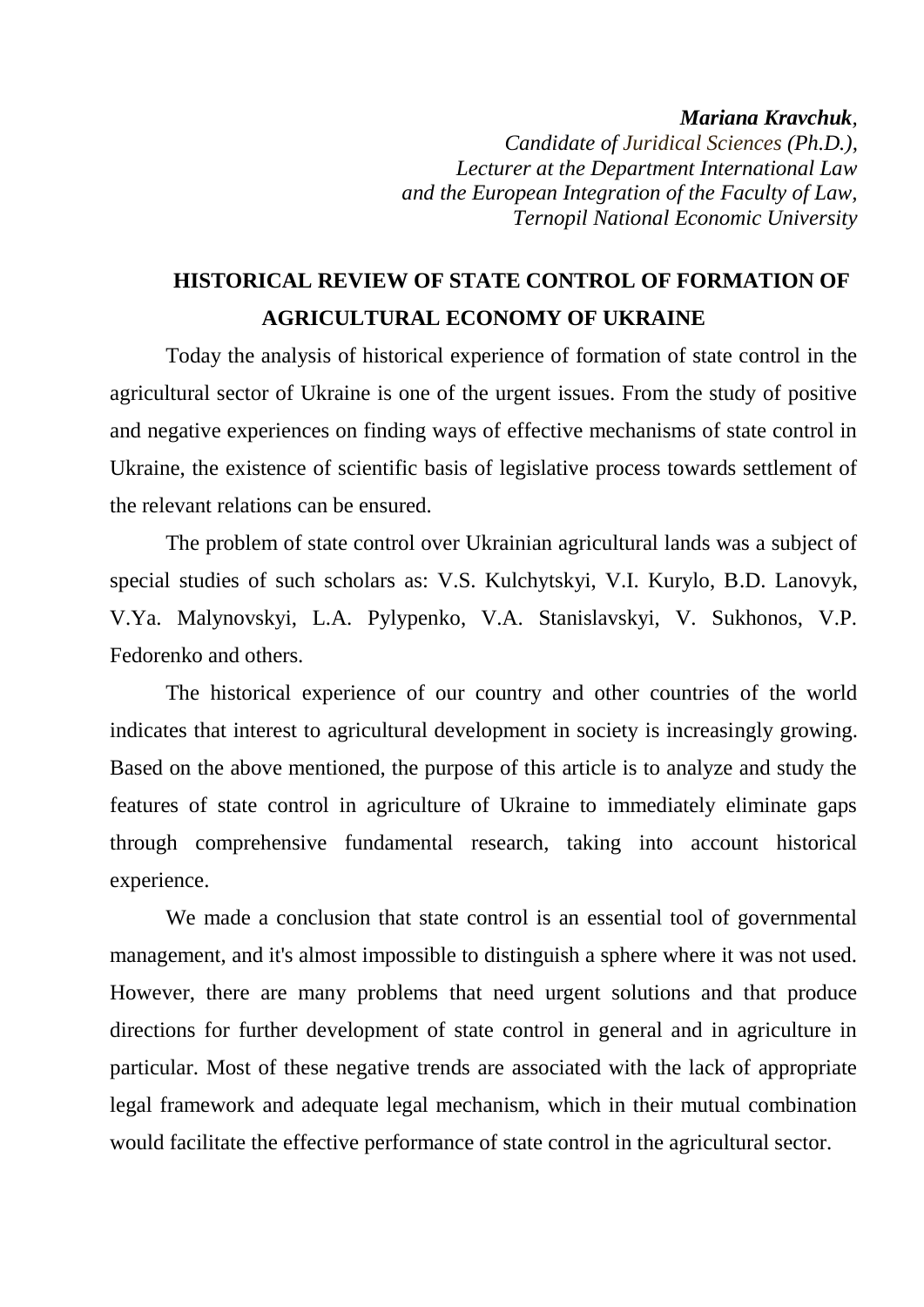*Olena Melnychuk,* 

*Candidate of Juridical Sciences (Ph.D.), Senior researcher, Koretsky Institute of State and Law of National Academy of Sciences of Ukraine*

## **INTERNATIONAL LEGAL ASPECTS OF MIGRATION CRISIS**

The article examines the historical background of international legal regulation of migration issues, including the status of refugees, the analysis of international instruments (the Refugee Convention 1951, Protocol 1967) and European instruments (Dublin Regulation) in this area. It is also paid attention to the implementation of these legal documents in the domestic law. It reviews the activities of the United Nations High Commissioner for Refugees. It is concluded that the existence of quite an extensive international legal system to protect the rights of refugees and determining their status does not guarantee the resolution of their problems.

The aim of the EU, besides others, is the creation and implementation of a unified concept of asylum to refugees and ensuring their general status. The competence of a common EU policy in this area regulate art. 61-69 Treaty of Amsterdam 1997, and art. 18 EU Charter of Fundamental Rights 2000.

Council of Europe adopted documents to protect or improve the situation of refugees: European Agreement on the abolition of visas for refugees 1959, European Convention on the transfer of responsibility for refugees 1980, Recommendation on the legal status of persons who are equal to the refugees 1976 and others.

European migration crisis 2015 demonstrated that European countries are not able to solve these problems only by providing them with protection. It is a matter of joint efforts of the international community. It has not only economic and humanitarian component, but also largely depends on the coordination of political will of States.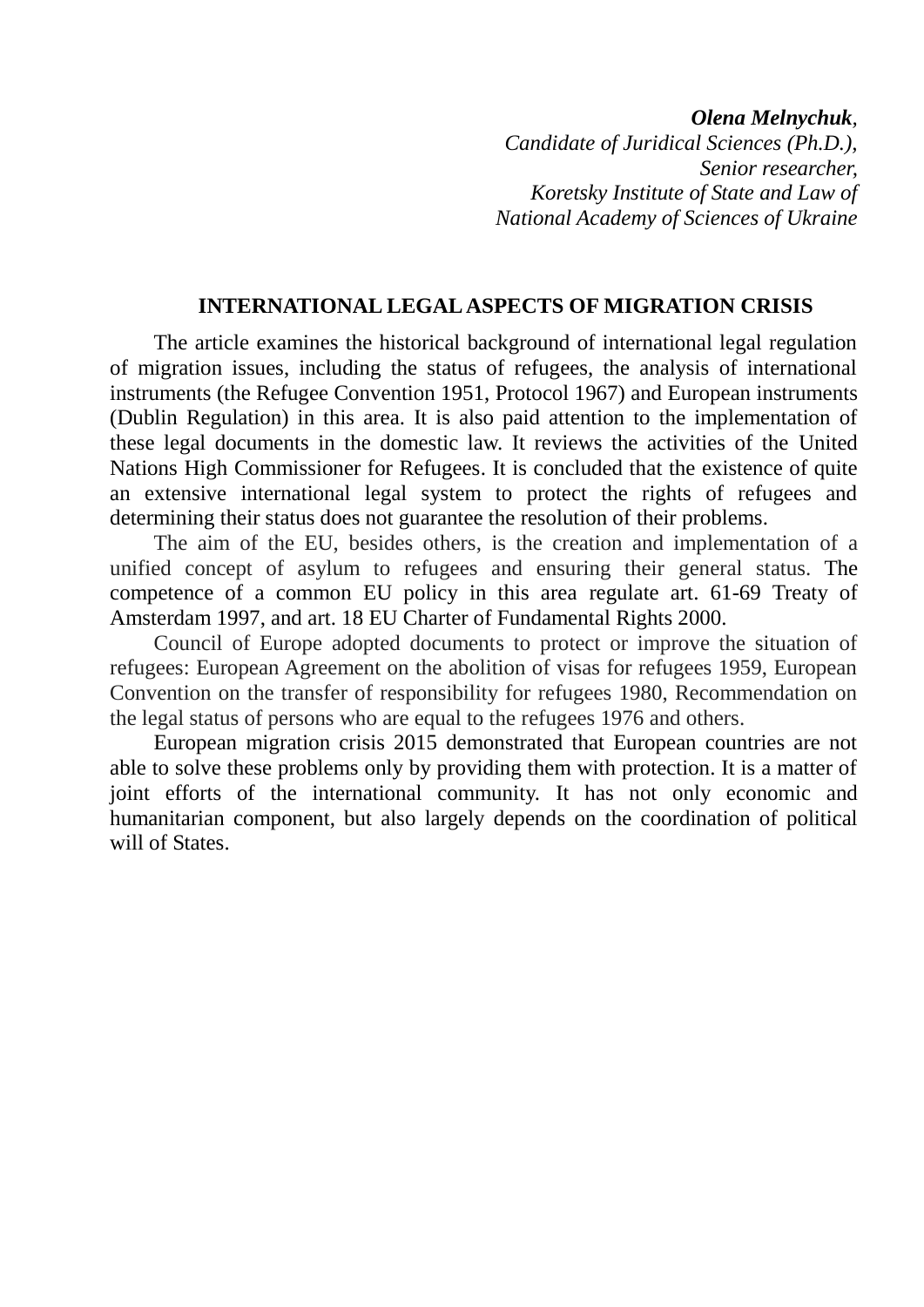*Natalia Mentuch,*

*Candidate of Juridical Sciences (Ph.D.), Docent, Head of the Department of Constitutional, Administrative and Finance Law of the Faculty of Law, Ternopil National Economic University Oksana Shevchuk Candidate of Juridical Sciences (Ph.D.), Docent,* 

*Associate Professor at the Department of Constitutional, Administrative and Finance Law of the Faculty of Law, Ternopil National Economic University*

# **HARMONIZATION OF LEGISLATION UKRAINE ON FINANCIAL SERVICES LAW IN EUROPEAN UNION ASSOCIATION AGREEMENT BETWEEN THE EU AND UKRAINE**

The article analyzes the Law of Ukraine № 1678-VII «On ratification of the Association Agreement between Ukraine, on the one hand, and the European Union, the European Atomic Energy Community and their Member States, on the other hand." The authors outline the personality of Ukraine in the system of international legal regulation of financial services and highlight the process of adaptation of Ukraine on financial services to EU norms and standards.

 According to the authors` points of view, the creation of a common market which requires standardization and harmonization of rules which governing the activities of financial institutions across the EU, dictated also by the need for harmonization of market, monetary and exchange rate policies of member countries, the necessity of which one is increasing in the integration between them. An example of successful harmonization of regulation of the financial services market is the EU.

 The authors conclude that in view of the current legislation of Ukraine in the financial services meets the basic standards of the European Union. However, along with a number of positive changes, there are some outstanding issues relating to the relationship as essentially insurance (insufficient regulation of relations reinsurance) and formal, procedural matters (uncoordinated subordinate legislation provisions together, need to update the provisions they contain). Relevant questions remain uncoordinated actions of the executive authority in the field of adaptation, no mechanism of control over the compliance of the Verkhovna Rada of Ukrainian laws and bills pending before Parliament, and the requirements of EU legislation.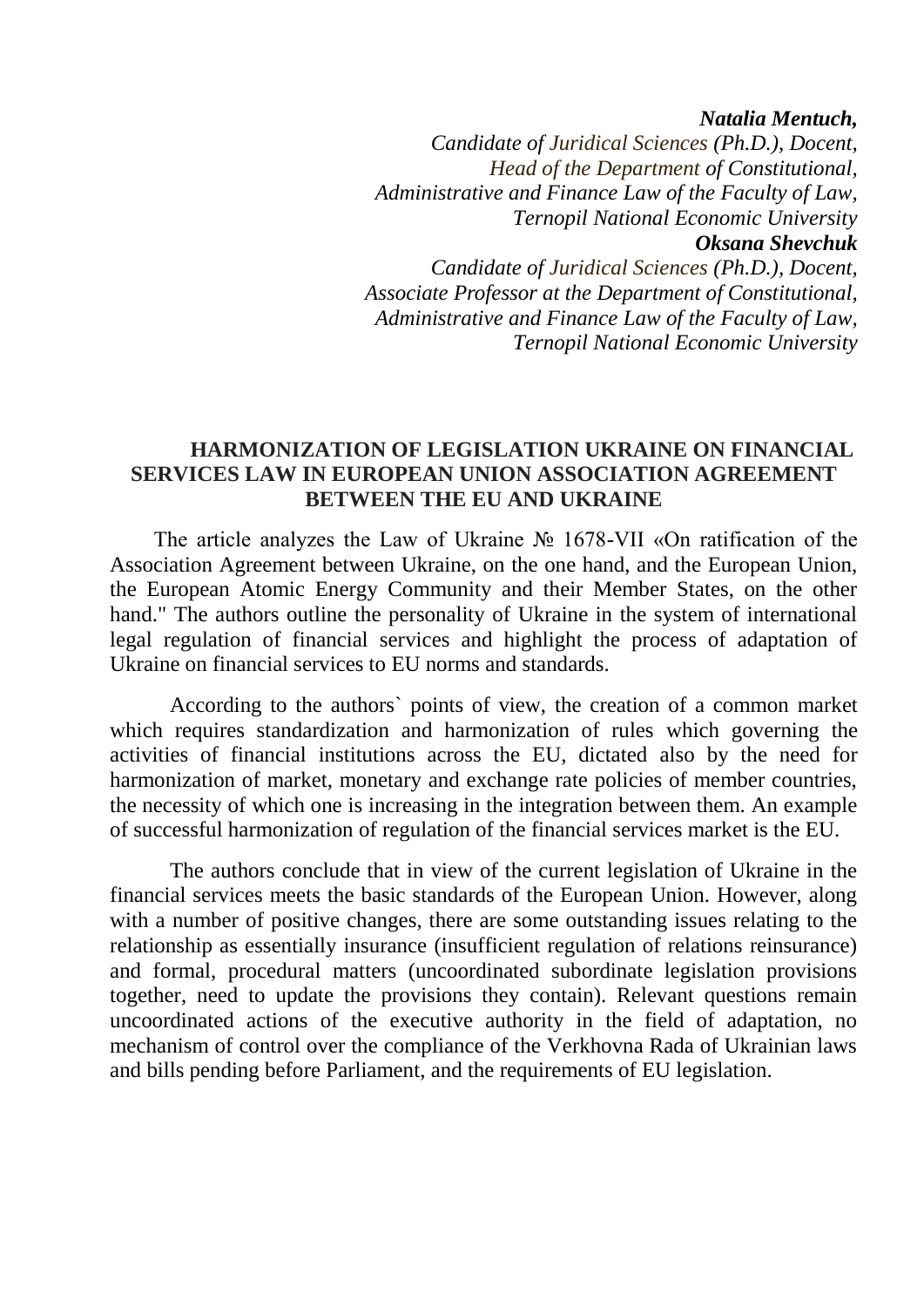*Taras Tsymbalistyi,* 

*Candidate of Juridical Sciences (Ph.D.), Docent, Associate Professor at the Department of Constitutional, Administrative and Finance Law of the Faculty of Law, Ternopil National Economic University Oksana Rosoliak,* 

*Candidate of Juridical Sciences (Ph.D.), Docent, Associate Professor at the Department of Constitutional, Administrative and Finance Law of the Faculty of Law, Ternopil National Economic University*

# **AGENCIES OF CONSTITUTIONAL JURISDICTION IN THE MECHANISM OF PROTECTION OF HUMAN RIGHTS AND FREEDOMS IN UKRAINE AND POLAND**

The article examines the general model of human rights and freedoms, analyzes forms of implementation of the Constitutional Court of Ukraine function of protecting human rights and freedoms, the Polish experience relevant legal regulations, in particular in terms of constitutional and legal regulation of the constitutional complaint, specifying areas of improving the current legislation studied issues.

The study determined that the authorities of constitutional jurisdiction occupy important place in the mechanism of protection of constitutional human rights and freedoms in Ukraine and Poland. Most of their cases under consideration and decisions somehow related to human rights. In addition, there is every reason to believe that the mere existence of such a body of constitutional review largely disciplined public authorities, forcing them to act according to the laws of Ukraine, directing its activities to support and protect human rights and freedoms.

The article is formulated conclusion that the Polish version protect of human rights and freedoms by authorities of constitutional justice is very interesting and deserves attention in Ukraine. This applies particularly to regulation of the institute of the constitutional complaint. In this regard, it would be appropriate to use this experience and give citizens the right to appeal to the Constitutional Court of Ukraine, but after exhausting all other legal means.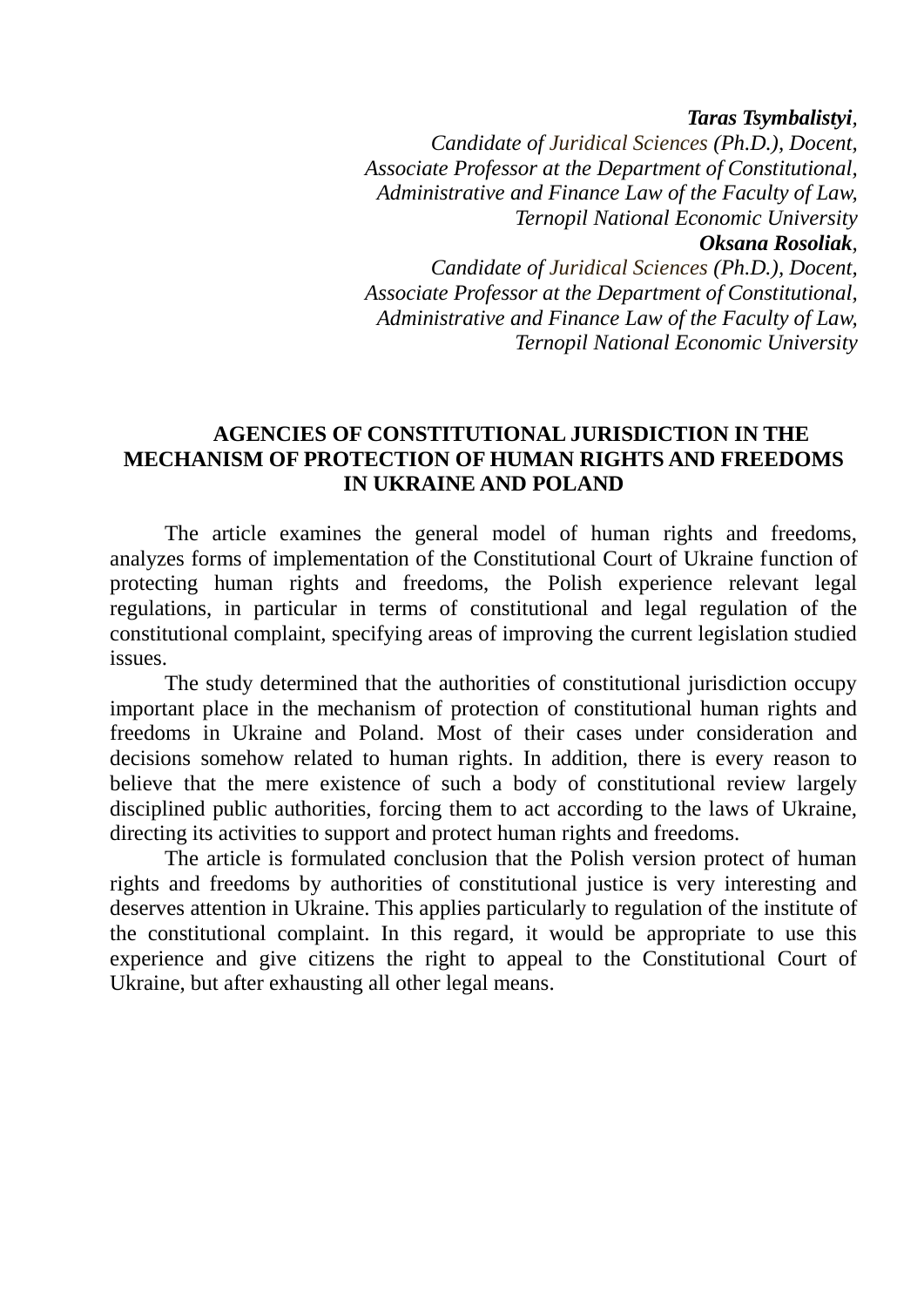### *Natalia Chudyk*

# *Candidate of Juridical Sciences (Ph.D.), Docent, Associate Professor at Department of Criminal Law and Process of the Faculty of Law Ternopil National Economic University* **DECENTRALIZATION OF POWER – THE PATH TO DEMOCRACY**

We live in a very difficult time. The state took a course on decentralization, which entails reforming local government and territorial organization of power, virtually complete reformatting of the current management system.

Why did we choose the way of decentralization? The European and world experience shows that local problems can be effectively resolved only at the local level. The state never reaches the problems of each village or town. All post-socialist countries of Central and Eastern Europe have gone decentralization. And all of them received a huge boost to its development. It involves the transfer of powers to address local issues at the grassroots, the baseline level of communities - in villages, towns, cities - where communities know what problems to solve first. However, state transfers powers and finance, and responsibility to these communities. Chairman of the united territorial community will have over a head. No one can point to him that he had to do. Even the Prime Minister. And that's the main thing.

Ukraine in 1996 ratified the Charter of Local Self-Government and present changes to the Constitution are implemented with the principles of the body of the Constitution.

You know that there was already effective vote in the first reading amendments to the Constitution regarding decentralization. After final approval, these changes will be vital decisions, make irreversible reforms aimed at bringing Ukraine closer to Europe, to ensure a prosperous life for our citizens.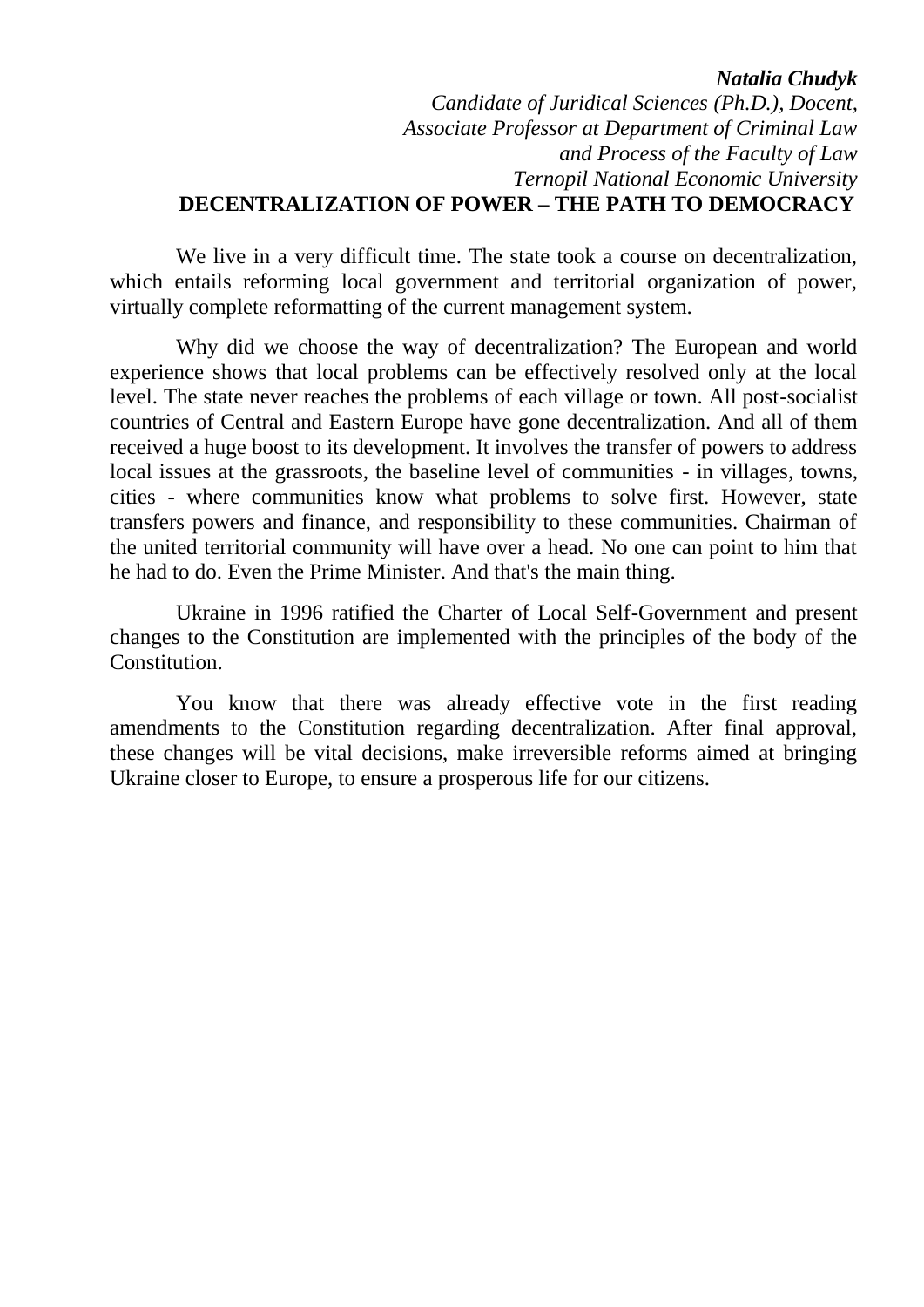## **3. Civil law and civil process;**

## **Family Law;**

### **International private law;**

## **Commercial law; Commercial - procedural law**

*Natalia Butryn – Boka,* 

*Candidate of Juridical Sciences (Ph.D.), Senior lecturer at the Department of Civil Law and Process of the Faculty of Law, Ternopil National Economic University*

# **CORPORATE LAW AS A SUBJECT OF THE TESTAMENT AND INHERITANCE CONTRACT**

Corporate relationships are one of the most difficult public legal relations sectors that require legislative improvements and proper attention of academics. Variety of life confirms the necessity to address the issue of corporate succession rights. It should be noted that the same corporate rights are the subjects of legal acts and contracts. There are some disputable questions about the legacy of corporate rights and their legal consequences. Therefore, this topic is relevant and it requires attention of researchers.

A study of hereditary relationships, where corporate law is a particular subject, was performed by well-known scientists and professionals like V. Kravchuk, V. Krat, O. Pechenyy, V. Vasilyev, V. Vasilieva, S. Rabovska, N. Yesaulenko, V. Lutz, I. Kalaur and many others.

Corporate rights are integral, indivisible and interrelated. The procedure for acquisition and termination of corporate rights is carried out by providing legal acts and contracting parties to corporate legal relations. This transition of corporate rights is possible not only while using such classical law of obligations as a contract of sale, gift, exchange, but also within the hereditary relationships. Their inheritance is possible on the basis of the will, i.e. one-party legal act, during the conclusion of the contract of inheritance, etc.

Exploring issues of corporate rights as a subject of the will and inheritance contract, we come to the conclusion that a hereditary contract has more certain advantages than a will. However the practice shows that a will is one of the most common legal acts.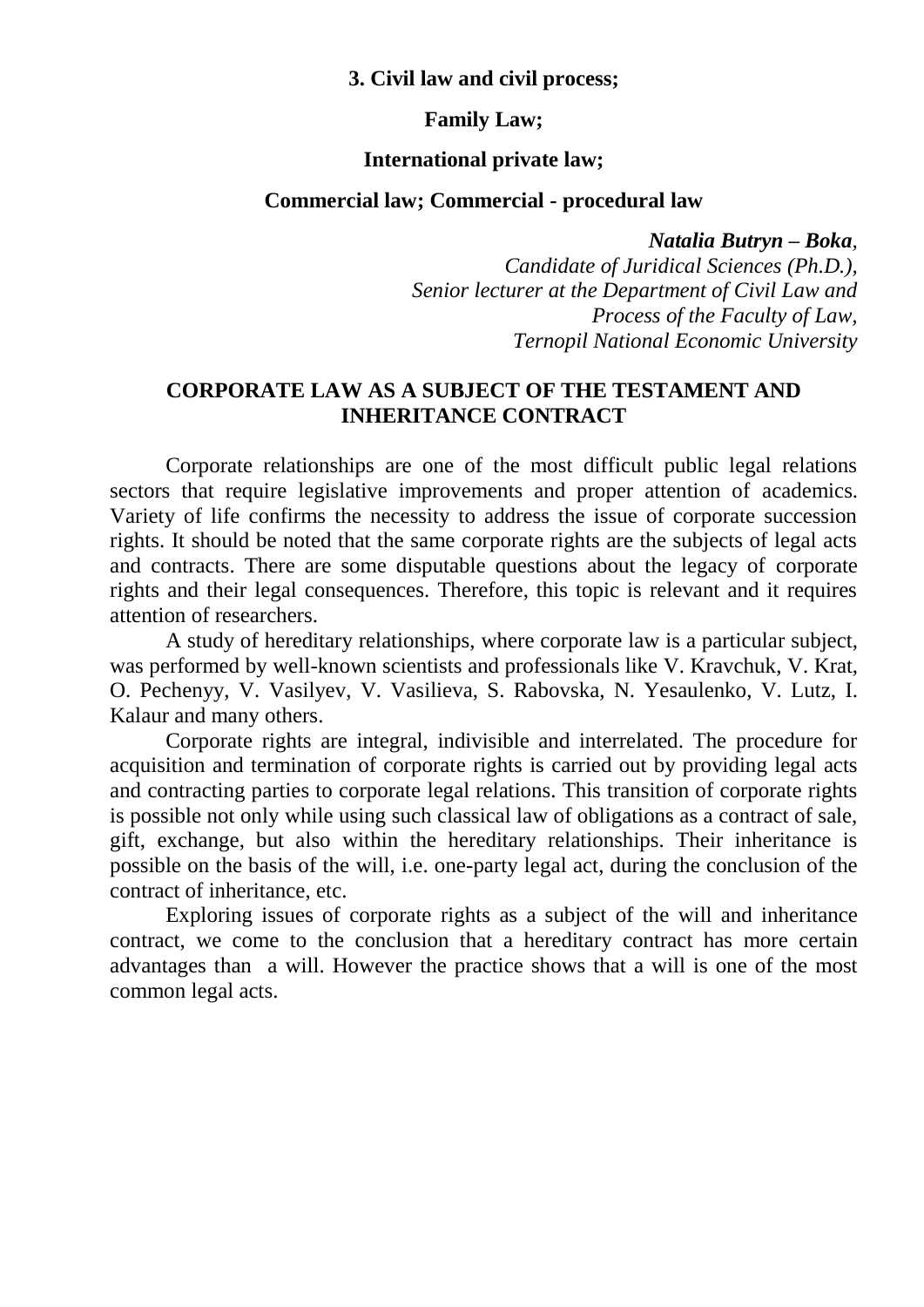# **CHARACTERISTICS OF THE BASEL CONVENTION ON THE ESTABLISHMENT OF A SYSTEM OF REGISTRATION OF WILLS IN 1972 AND ESPECIALLY ITS APPLICATION IN UKRAINE**

In article deals with the contents of one of the main international legal instruments of the modern international inheritance law - the Basel Convention on the Establishment of a Scheme of Registration of Wills 1972, according to which a number of European countries have introduced Registers of testaments and hereditary cases designed to eliminate cases of not receiving information about the heirs of inheritance. This international treaty obliges States Parties to introduce in their territories registers of wills. At the same time, they are recorded not only the will, committed abroad, but also a will draw up and certified in the State which conducted the corresponding register. The testator did not have to be a citizen of the state party conventions or permanent residence in its territory. Simultaneously, the Basel Convention establishes a list of data that are entered in the register, which, however, is not final. The article also discloses a procedure for obtaining data from the citizens of Ukraine inherited registers of other states and the procedure for obtaining such data, foreign nationals from the Register of testaments and hereditary cases of Ukraine. In Ukraine registration of hereditary cases is doing in a special register - Heritage Register. Ukraine Heritage Register is electronic data base, which contains information on certified (compiled and/ or received for storage) wills and inheritance contracts, about open notary hereditary affairs and issue a certificate of right to inheritance.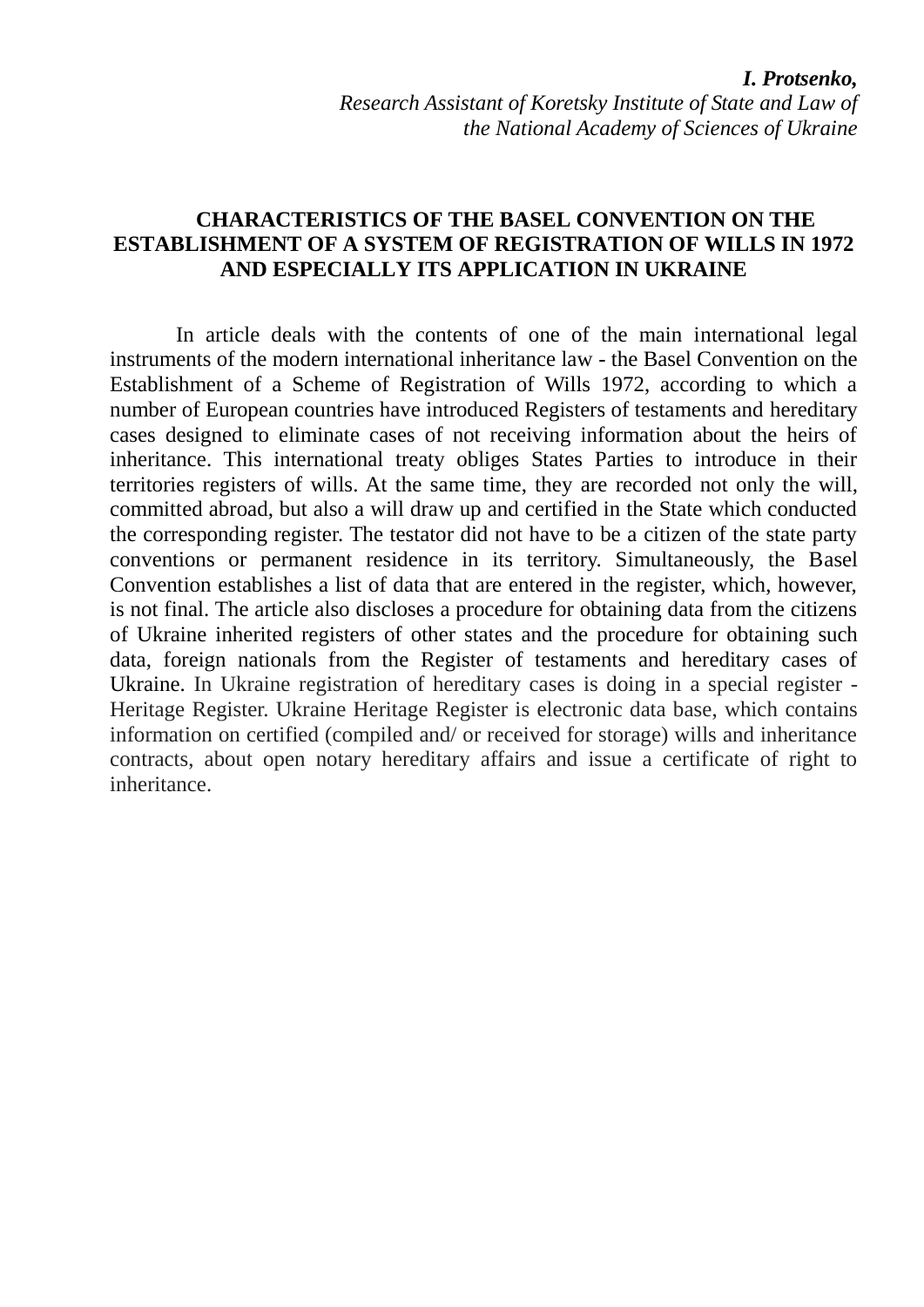*Volodymyr Kochyn Candidate of Juridical Sciences (Ph.D.) Scientific Secretary of the Institute of Private Law and Entrepreneurship named after F. Burchak NAPrN of Ukraine*

## **THEORETIC PROBLEMS OF SYSTEM OF NON-PROFIT SOCIETIES AS LEGAL ENTITIES OF PRIVATE LAW**

Civil law scientists" interest in "the third sector" is caused by of its key element that is the non-commercial partnership, and currently legal regulation is not carried out properly. Thus, the purpose of the outlined article is to determine the classification of non-business group companies as legal entities of the private law. The primary scientific problem is the problem of civil rights implementation and protection of individuals" subjective rights. With the help of the right to freedom to unite for individuals and legal entities, moral and economic rights and interests unrelated to business activities can be mutually realized.

The main division criterion for non-business partnerships as legal entities of the private law should be the interest of their founders. After separating private utility companies we should define "private interest" within the concept of "non-commercial society". Thus, it aims to implement only founders' purposes. This group can be divided into: the company created for the realization, protection of moral rights and interests; the company created for the realization, protection of property rights and interests.

The basis of public utility companies is socially beneficial interest. They are created to meet the interests of unspecified people or entities united according to certain characteristics (age, social, economic, etc.). To our mind, it is more appropriate not to discuss separate individuals but to discuss the interest, for the implementation of which they create a public benefit organization in the form of noncommercial partnership. Public interests of non-commercial partnerships are closely related to the public interest that is primarily implemented by the state. In this regard, the criterion of the division of public utility companies into subgroups is either availability or absence of such entities powers.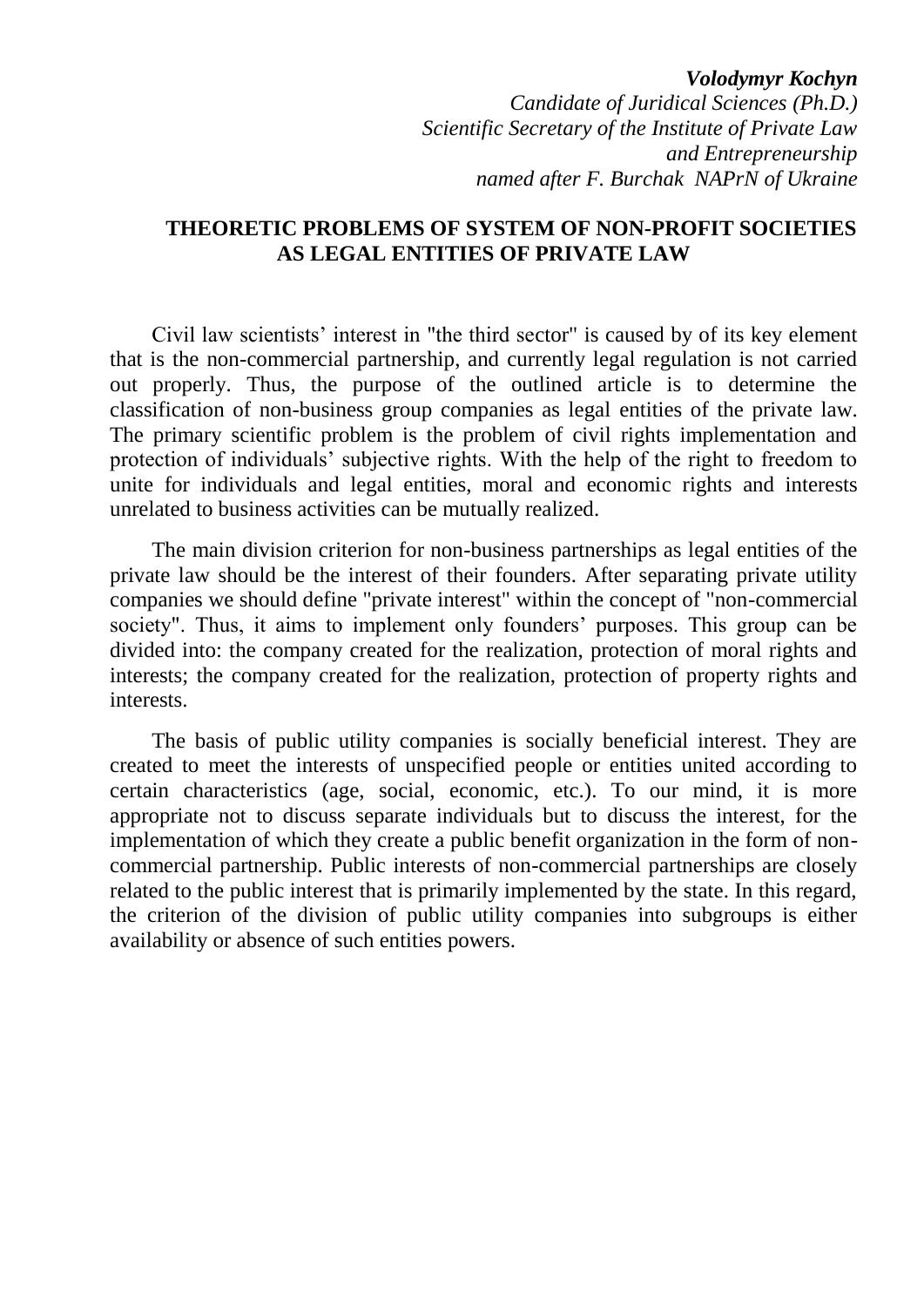## *Mariana Verbitska,*

*Candidate of Juridical Sciences (Ph.D.), Associate Professor at the Department of Constitutional, Administrative and Finance Law of the Faculty of Law, Ternopil National Economic University*

# **SUBJECT COMPOSITION OF PERSONS WHO MAY APPLY TO THE COURT FOR A COURT ORDER**

The article briefly explored the correlation of right to judicial protection and right to appeal to the court with the application for writ.

The article is dedicated to analyze and study of the legal principles of applying to the courts for a court order in terms of the number of persons who are endowed with this right, the purpose of their participation in mandatory proceedings, representative bases such participation, feasibility and universality of the relevant procedural rules.

In the publication is determined that the terms of the right to appeal to the court for a court order are:

- Presence in the civil procedural legal personality of the applicant;
- Claims brought under Art. 96 GIC of Ukraine;
- With the application and submitted documents not seen the issue of law;
- The content of these requirements is the collecting of funds.

The author stresses that the reality of judicial protection of rights and legitimate interests of individuals and legal entities depends on the terms of the grant, delaying the trial in constant inflation makes the protection ineffective and often formal. Thus, the primary function of acting proceedings  $-$  is especially prompt and effective protection of violated or disputed rights and interests of persons with provision of all the principles of civil procedure.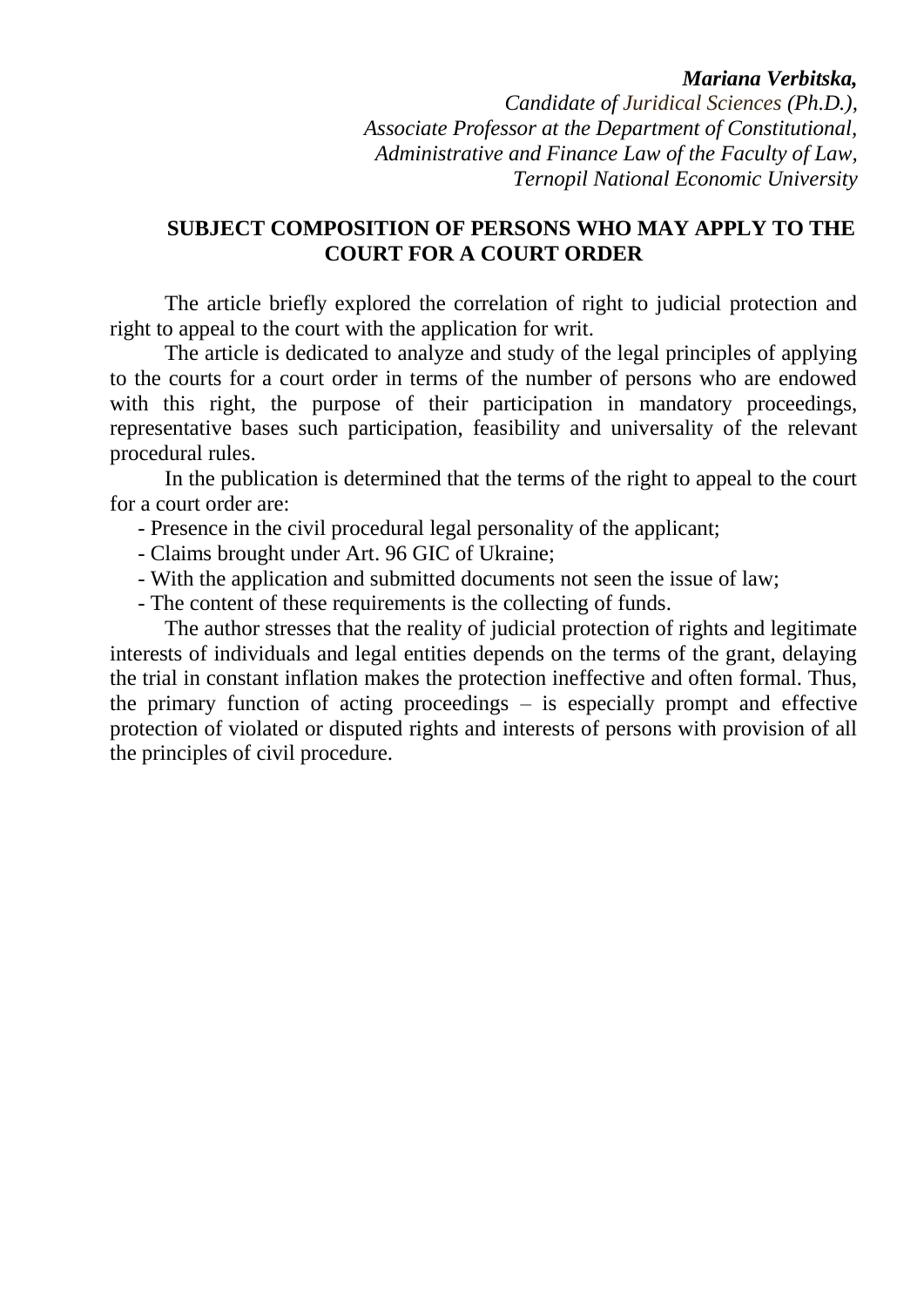#### *Oleh Vivcharenko,*

*Doctor of Juridical Sciences, Docent, Doctor of Ukrainian Free University, Deputy Director of the Law Institute of Vasyl Stefanyk Precarpathian National University* 

## **STATE AND MANIFESTATIONS RESEARCH ISSUES OF LEGAL PROTECTION OF LAND UKRAINE**

This article is devoted to legal regulation of public relations for land protection that is based on the creation of the legal framework in Ukraine, which defines legal standards in the field of rights to land, property and other rights to land, which are based on European standards, focused on the priority of ensuring the safety of land.

Formation and improvement of legal regulation of relations on protection of lands which are belonged to the priority areas of adaptation of Ukraine to the EU legislation by the Law of Ukraine "On State Program of Adaptation of Ukraine to the European Union," which is elaborated to form and improve the development of new relationships, to strength the regulation of relations on land, to ensure the compliance and harmonization of legislation.

The author concludes that problems of land protection have its determinants systemic and institutional levels, due to objective - the different categories of land and their legal regime - and subjective reasons.

Mainly, as it can be seen, chronic attempt to shift the burden of the state protection of land for themselves and relevant authorities or for reasons of preservation of state to this strategic direction of environmental safety or preservation of posts for officials.

Mainly, as it can be seen, chronic attempt to shift the burden of the state protection of land for themselves and relevant authorities or for reasons of preservation of state to this strategic direction of environmental safety or preservation of posts for officials. Ignoring the fact that government spending should be minimized and the main burden should go to the land protection for landowners and land users. Legal protection of land can be seen in the broader complex aspect as tools, methods, forms of public and private law that ensure the preservation of the natural state of the land and its improvements or in a narrow sector, which at its law and methods of regulation of relations on land ensures their defined state law.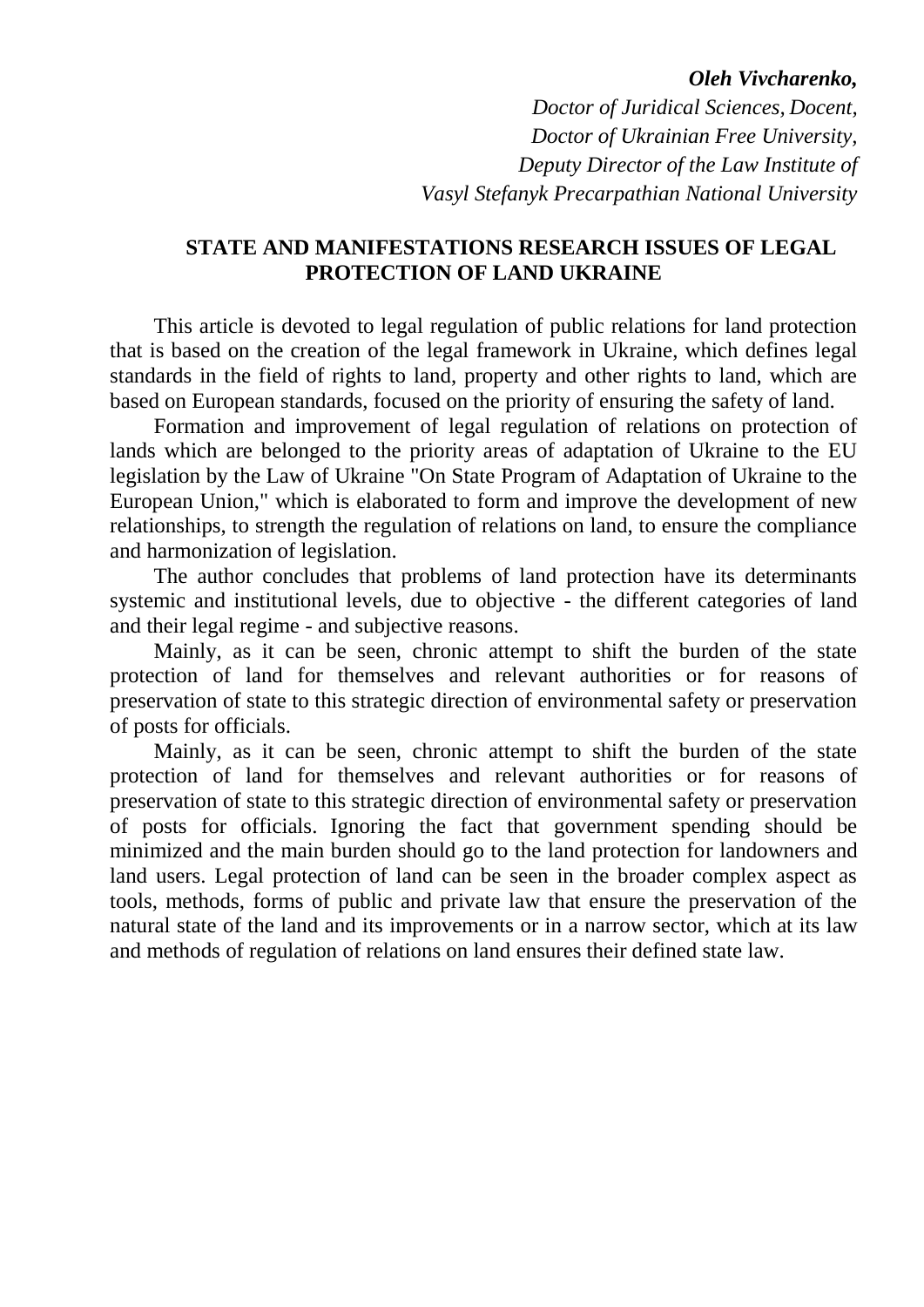## *Serhiy Grytskevych,*

*Candidate of Juridical Sciences (Ph.D.), Docent, Professor at the Department of Civil Law and Process of the Faculty of Law, Ivano-Frankivsk University of Law named after King Danilo Galician*

# **PROSPECTS OF DEVELOPMENT OF "REFORMED" HIGHER EDUCATION IN NETWORK SPACE.**

This article discusses the features of the crisis of the Ukrainian higher education against the background of global trends of growing gap between education systems needs nowadays. Because the education system is changing much more slowly than all other social structures. We are still actively used the concepts and technologies of the 19th century. There is an opinion that humanity time to start treating education as a regular market service. This is not so. The most important skull in the 21st century is to find new market niches. Any person that works on the curve and endowed with the necessary skills to be a winner. Educational institutions should be as wide as the modern world, or gradually become a thing of the past. In the world of technology is no professional license. Each person who wants to participate in creating new products easily finds this opportunity without asking permission from the State. Technologists developing rapidly. If people"s education, will help them in life, it's the teacher. The teacher is a hope of good coaches and only then didactic information.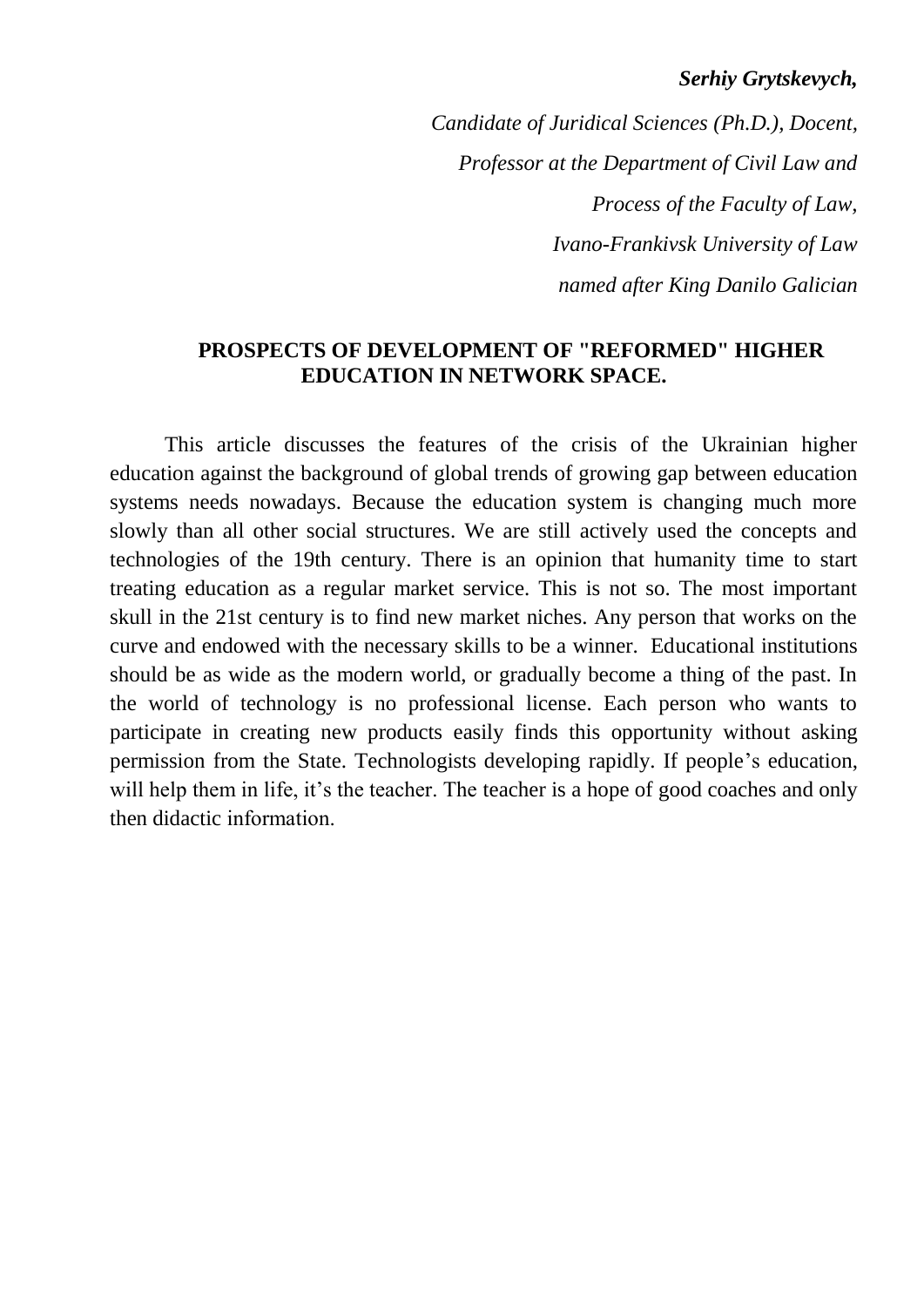#### *Oksana Hnativ,*

*Candidate of Juridical Sciences (Ph.D.), Senior lecturer at the Department of Civil Law and Process of the Faculty of Law, Ternopil National Economic University*

## **PRACTICAL ROLE OF EMPHYTEUSIS IN MODERN CIVILISTICS**

Modern legal studies widely discuss agreement relations concerning use of agricultural land. The agreement relations in the land law open the problems of property rights to the land owned by another person and they require some improvement. The article is devoted to the agreements characteristics of land use for agricultural purposes (emphyteusis), as well as it analyzes financial means and the problems of legislation improvement in this field.

Emphyteusis is the right to a limited term lease of land for agricultural needs. The Ukrainian land law has been developed under European legal traditions, but it does not cover all aspects of establishing and use of emphyteusis, as it is limited by its basic principles. Some problems concerning the subjective content of an agreement on emphyteusis establishing require more details and itemization. As they involve agricultural lands in order to satisfy the needs of farming it would be reasonable to limit the subjects taking into account only citizens of Ukraine and legal units of Ukraine which activities are of agricultural nature. This mechanism is useful and convenient because, if a land owner doesn"t want to lose the property right on his/her land, and, at the same time he/she is not able to cultivate it, so, in that case, he/she can transfer it to another person's ownership for long-term use according to the property law.

The emphyteusis agreement is an interesting alternative to a lease contract for agricultural lands and it has some important advantages as there is no perfect regulation of the mechanism in the Ukrainian legislation.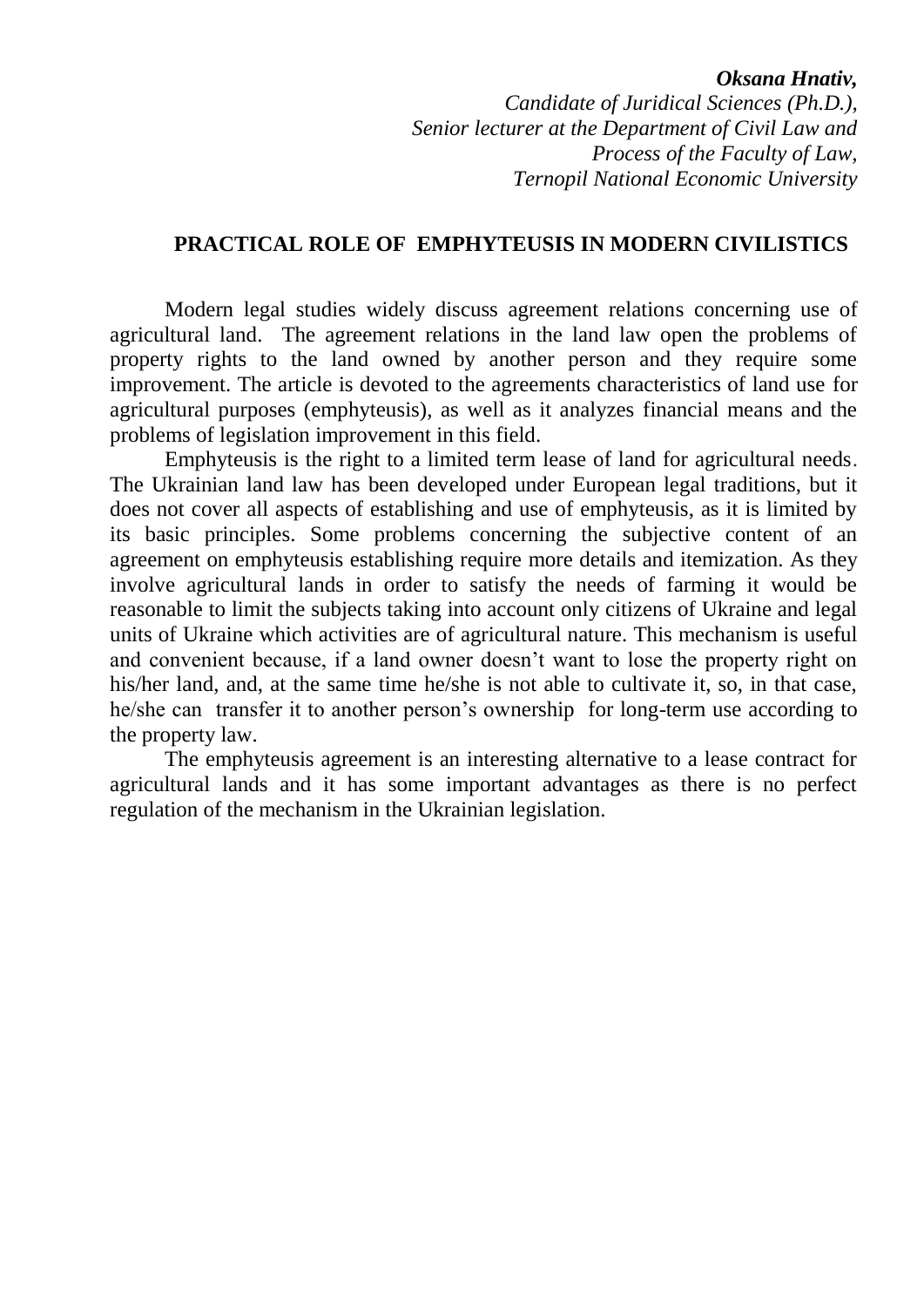*G. Grabovska* 

*Candidate of Juridical Sciences (Ph.D.), Associate Professor of Civil Law and Procedure Departament of the National Aviation University*

## **FEATURES OF A CONTRACT FOR MUSIC CONCLUSION**

Legal relations concerning the using of property rights are now equal to the relations of material production. Therefore, one of the urgent issues is the conclusion of contracts between subjects of relations for the using of music.

In the legal regulation of copyright contract, relations in any society are not just the most effective means of such regulation, but also the most common. In a market economy conditions it is the only legal instrument ordering property relations, taking into account the interests of the contract parties.

As a general rule, intellectual property rights belong to its creator or other entities that take part in creating music.

Today the issues about absence the terms in agreement are not regulated. Obviously, the contract cannot be concluded without those the conditions.

One of the most important conditions of copyright contract is a way of using of the product. The content of the intellectual property right to music is a complex of material and non-material rights. Disposal of property rights is based on the copyright contract. However, in the process of disposal of property rights some issues, including: the problem of proper protection of the rights of the parties of the agreement and compliance with the contract; not perfect the mechanism of payments for the using of music, the lack of standard contracts on disposal of property rights to music.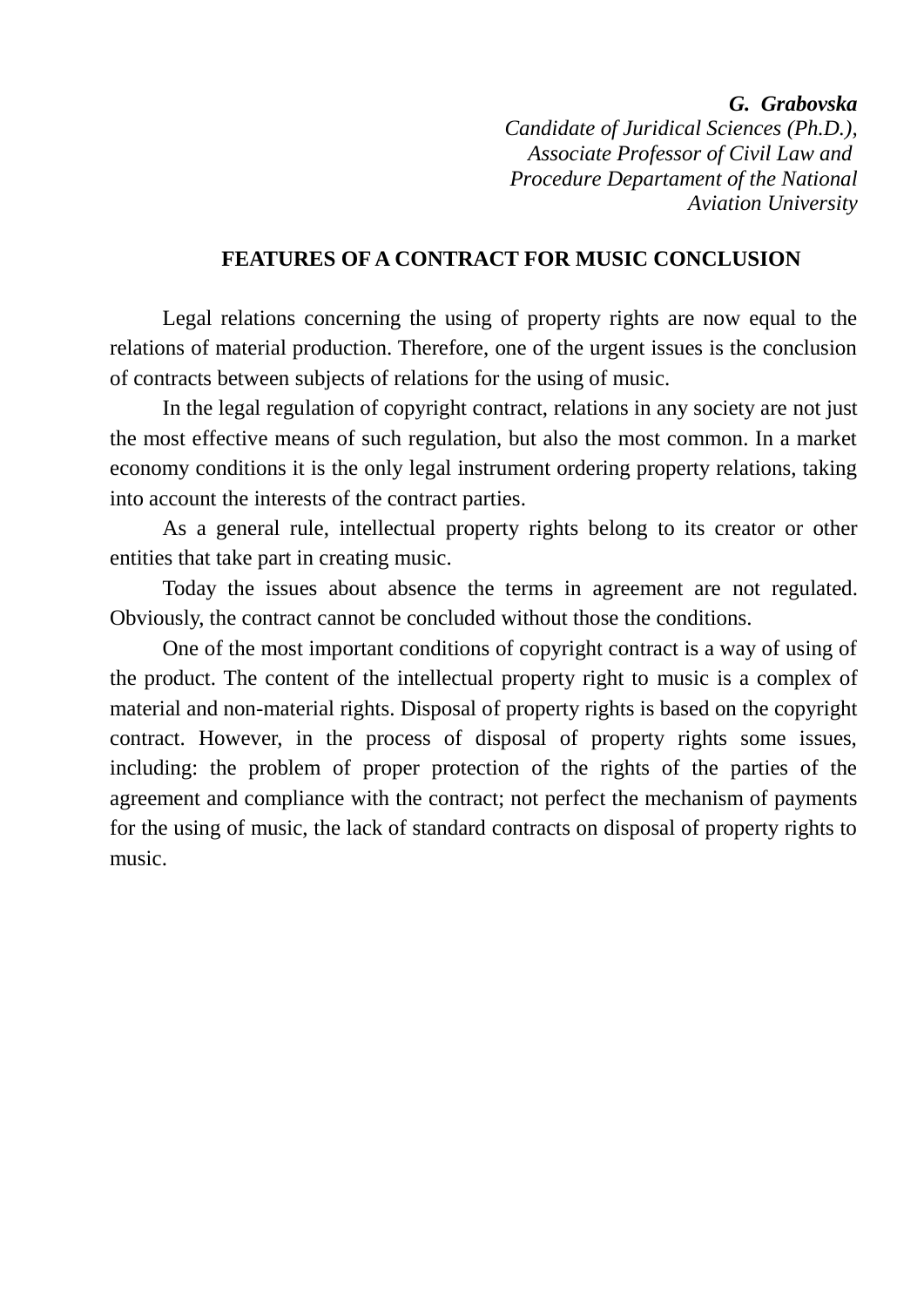*Ivan Kalaur, Doctor of Juridical Sciences, Head of the Department of Civil Law and Process of the Faculty of Law, Ternopil National Economic University*

## **CONTRACT IN THE MECHANISM OF LEGAL REGULATION OF RELATIONS ON THE TRANSFER OF PROPERTY IN USE**

The role of contract in the mechanism of legal regulation of relations on the transfer of property in use is investigated in the article. It is found that in modern legal regulation of relations dispositive approach to their organization dominates. Since, the contract in the mechanism of legal regulation of these relations performs not only the role of legal fact, which causes their emergence, change and termination, but is the main regulator of the above relationships. With the help of the contract the employee and the employer, making typical contract, may settle the questions of business relations which are not covered by acts of civil law. Two parts of the law relations may deviate from the dispositive provisions of civil law and regulate their relations at their own discretion. However, the law allows conclude agreements on the use of property that are not covered by the acts of civil law, provided that these contractual structures correspond to the general principles of civil law (making atypical contracts).

The paper defines the role and characteristics of standard and sample contracts on the transfer of property in use.

The role of contract in the mechanism of legal regulation of relations on the transfer of property in use is investigated in the article. It is found that in modern legal regulation of relations dispositive approach to their organization dominates. Since, the contract in the mechanism of legal regulation of these relations performs not only the role of legal fact, which causes their emergence, change and termination, but is the main regulator of the above relationships. With the help of the contract the employee and the employer, making typical contract, may settle the questions of business relations which are not covered by acts of civil law. Two parts of the law relations may deviate from the dispositive provisions of civil law and regulate their relations at their own discretion. However, the law allows conclude agreements on the use of property that are not covered by the acts of civil law, provided that these contractual structures correspond to the general principles of civil law (making atypical contracts).

The paper defines the role and characteristics of standard and sample contracts on the transfer of property in use.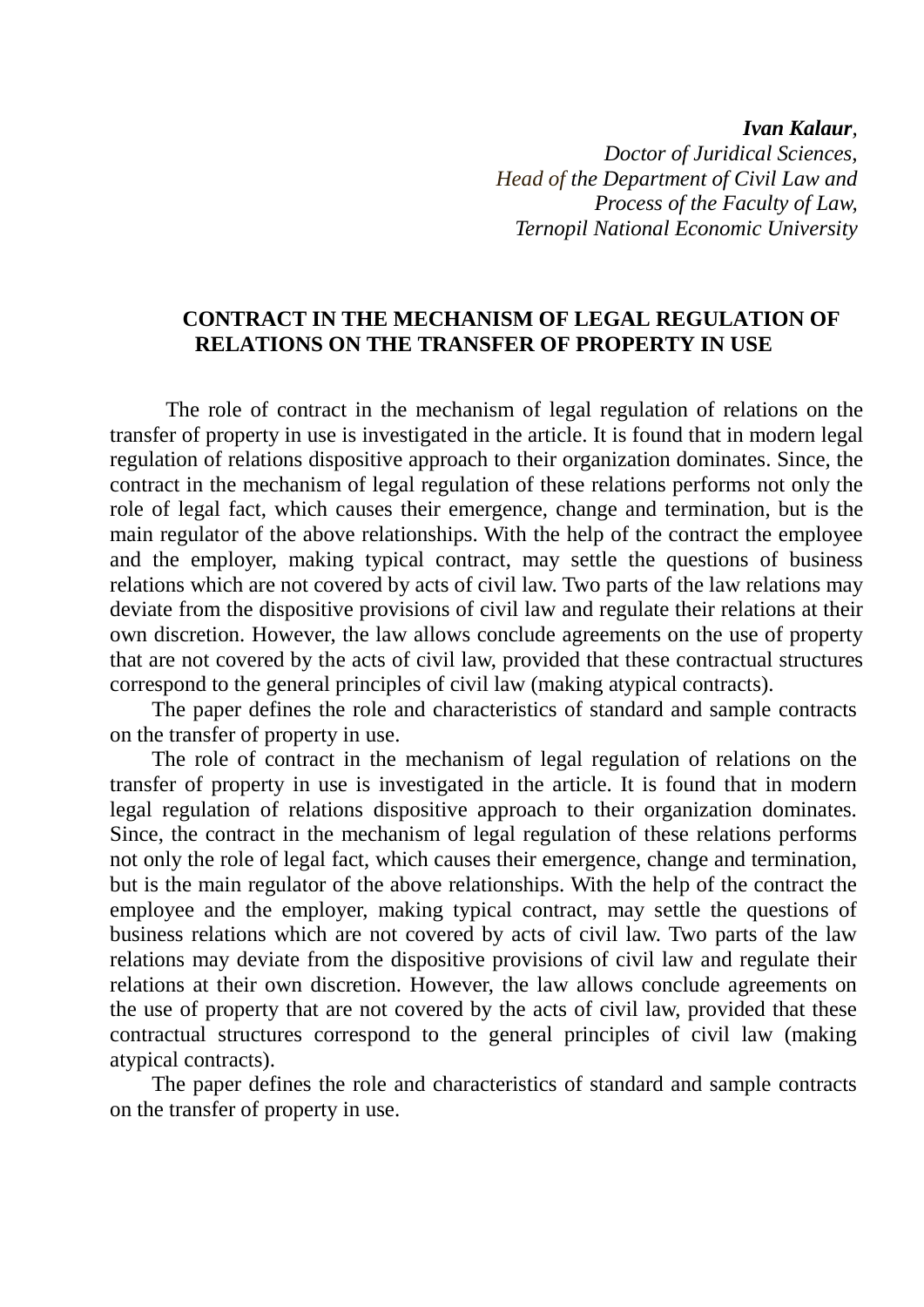# *Iryna Lukasevych-Krutnyk, Candidate of Juridical Sciences(Ph.D.), Associate professor at the Department of Civil Law and Process of the Faculty of Law, Ternopil National Economic University*

# **USER CONTRACT OF STRANGER PLOT OF LAND FOR BUILDING**

The article investigates the contractual relationship regarding the use of the stranger plot of land for building. It found that user contract of the stranger plot of land for building have not found their place in the system of agreements, determined by the Civil Code of Ukraine. It is mentioned as one of the grounds of superficies in civil law. Therefore, in the legal literature it called "superfit agreement".

In the article special attention is given to the clearing up the legal nature of the superfitsiy agreement through the comparative analysis of the contract and the closest in meaning civil contracts. In addition, the features of the subject composition of the agreement, the procedure and requirements of the forms are researched As well as the circle of the essential terms of the user contract of stranger plot of land for building, which proposed to include the subject along with the price and terms of use of this land, as well as other conditions for which at the request of at least one of the parties to reach an agreement. The rights and obligations of the parties of superfit agreement are considered.

The research of user contract of the stranger plot of land for building is based on analysis of the provisions of legal acts of Ukraine and theoretical research scientists, material litigation The proposal, aimed at improving national legislation in this area, are founded in this research.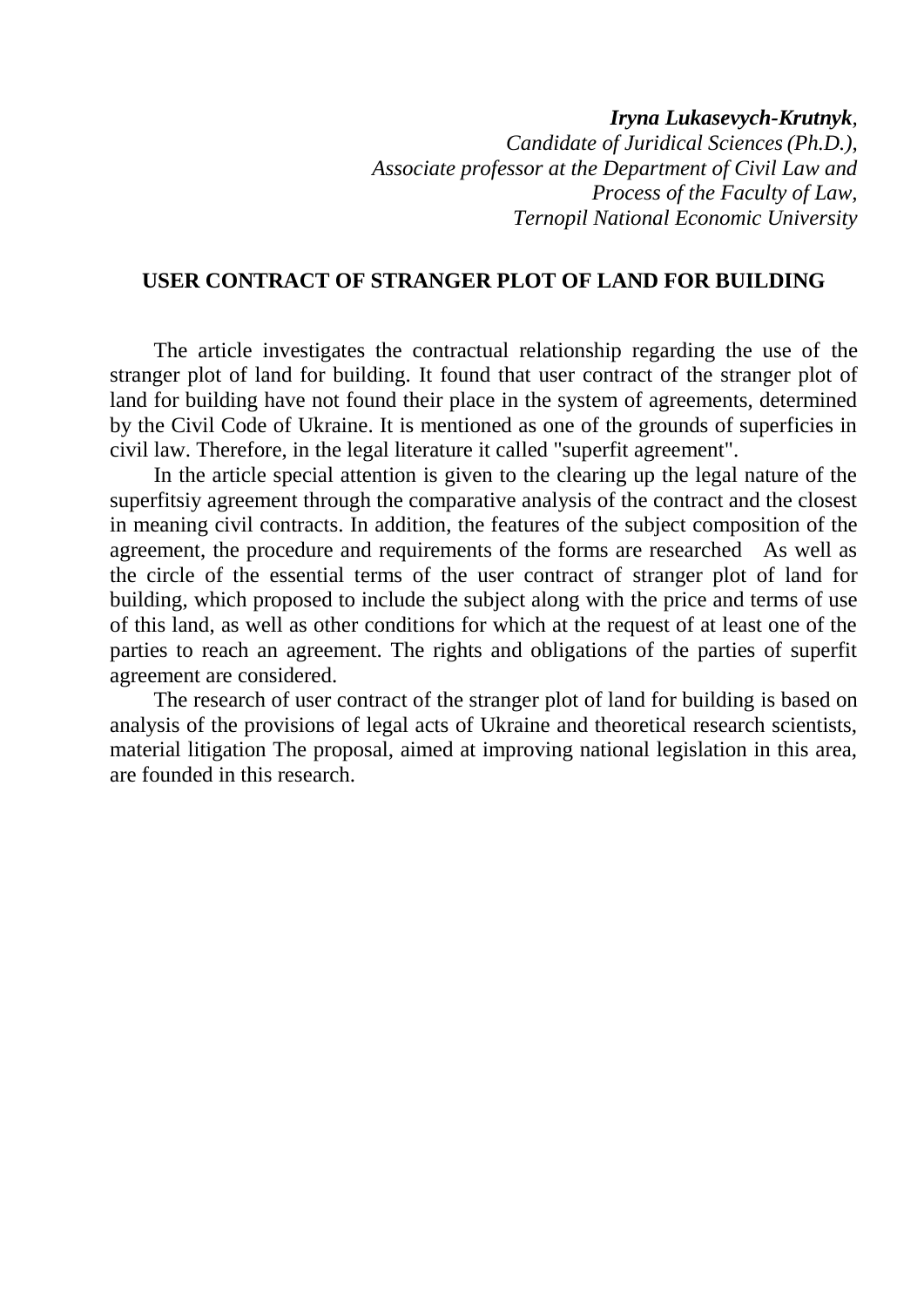*Vitaliy Mykytyn, Lecturer at the Department of Civil Law and Process of the Faculty of Law, Ternopil National Economic University*

# **SOME SPECIAL FEATURES OF CIVIL PROTECTIVE METHOD OF INTELLECTUAL PROPERTY OF RIGHTS PROTECTION**

Presented article focuses on the theoretical and legal research of civil legal methods to protect intellectual property rights. The author considers the concept and classification of civil legal methods to protect intellectual property rights. Analysis of judicial practice of civil legal methods to protect intellectual property rights. Peculiarities of moral damages for infringement of intellectual property rights are studied.

The author uses the inherent scientific research methods and obtains results that could create a basis for further development of problem-solving in the field of civil law, achieves disclosure of set in the research problems in amounts corresponding to research of this level. Civil-legal methods of protection of intellectual property mostly repeat universal methods of rights protection, foreseen in Civil Code of Ukraine, which include: 1) recognition of rights; 2) recognition of the deed as invalid; 3) termination of the act violating the law; 4) renewal the situation that existed before the violation; 5) enforcement of the obligation execution in kind; 6) legal relationships change; 7) termination of the legal relationship; 8) compensation and other means of compensation for property damage; 9) compensation for moral (non-property) damages; 10) recognition decisions, actions or omissions of state authority or local government, their officials and officers as unlawful.

Based on the conducted theoretical-legal study of the legal norms of applicable civil law on civil-legal methods of protection of intellectual property rights, it was concluded that general legislation of Ukraine provides authors and other rights holders rather powerful set of legal means not only to exercise their rights in terms of the normal development of social relations, but also for their effective protection in the event of a breach or challenge. Proper disposal of these legal possibilities largely a task most owners.

The author notes that the current Ukrainian civil law requires further scientific research of civil legal methods of intellectual property rights.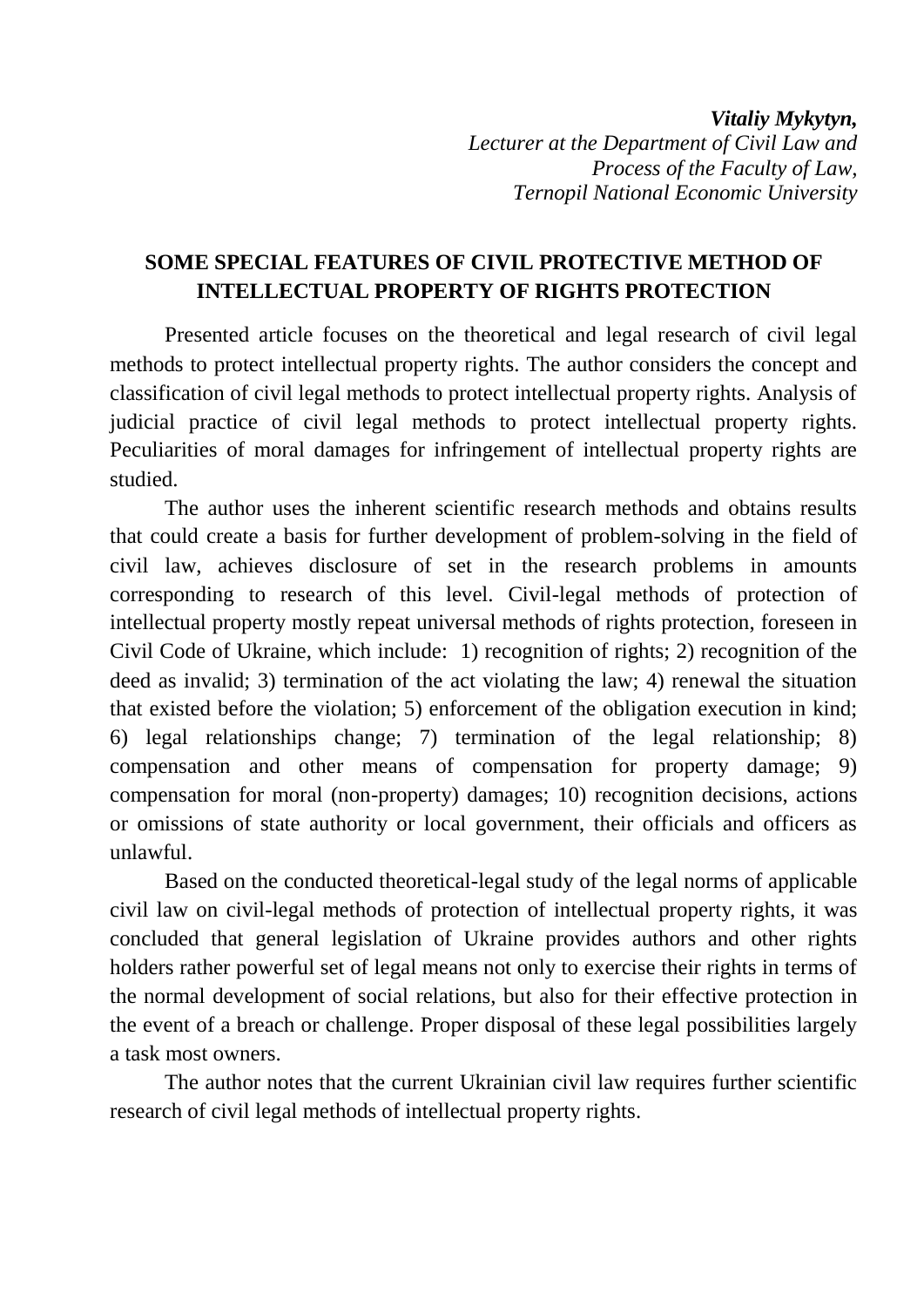## *Lyudmyla Savanets,*

*Candidate of Juridical Sciences (Ph.D.), Associate Professor at the Department of International Law and the European Integration of the Faculty of Law, Ternopil National Economic University*

# **THE PLEDGE OF SECURITIES UNDER UKRAINIAN LAW AND LAWS OF FOREIGN COUNTRIES: COMPARATIVE ANALYSIS**

The article investigates the issue of the pledge of securities under Ukrainian law and laws of foreign countries. The author focuses on sources of legal regulation of pledge of securities in Ukraine, Poland, USA and UK. The conception of pledge of securities institution in Ukrainian, Polish, English and American legal systems is analyzed. The comparative characteristic of the appear grounds of pledge of securities in Ukraine and foreign countries is realized. The peculiarities of certain types of pledge of securities are ascertained.

Comparative legal analysis which was conducted, leads to the conclusion that the regulation of pledge of securities, as a way of enforcement of obligations in national and foreign laws (Poland, USA, UK) has the differences and similarities. Common in these legal systems are understanding of the institution of pledge as a way of ensuring proper enforcement his obligations by debtor. In English, American and Ukrainian law subject of a pledge can be both things and rights. Differences concerning the pledge of securities in English, American, Polish and Ukrainian law appeared in the grounds of emergence of pledge, the features of clearance of the pledge"s legal relations, the rights of pledgee concerning pledged securities. American"s pledge institution is based on the concept of security interests, which is enshrined in § 9 of Uniform Commercial Code 1962.

The peculiarity of the legal nature of the securities, the difference in the mechanism of trade for certificated and uncertificated securities determine the necessity of improvement of legislation in Ukraine concerning pledge of securities as a way of enforcement of obligations, and represent one of the most important component parts of the general reform of civil law in Ukraine.

The existing in the current legislation of Ukraine and the dominating in civil law doctrine position of referring the securities to the category of things causes necessity to extension on pledge of securities the legal regime of pledge of things, though considering of the specific features of securities.

Considering that pledge of uncertificated securities requires the committing accounting operations on the pledgor securities account by depositary institutions, necessary is issued to predict in law next regulation: the pledge of uncertificated securities arises from the moment of conclusion of pledge agreement and fixation it by the depositary institution. Therefore it is necessary to amend in art.16 of the Law of Ukraine «On Pledge».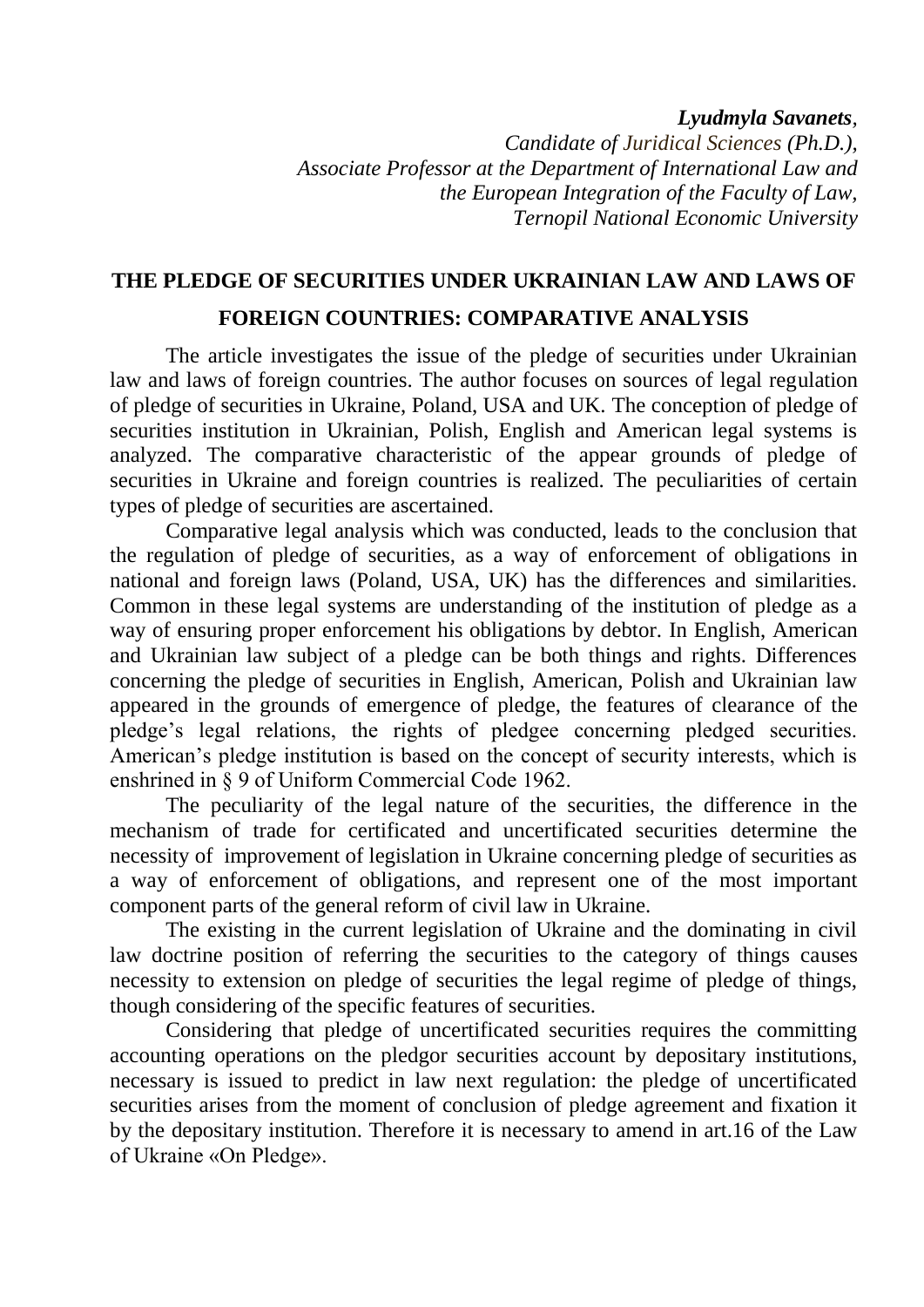*Valentyna Sloma,* 

*Candidate of Juridical Sciences(Ph.D.), Docent, Associate professor at the Department of Civil Law and Process, [Deputy Dean](http://context.reverso.net/%D0%BF%D0%B5%D1%80%D0%B5%D0%B2%D0%BE%D0%B4/%D0%B0%D0%BD%D0%B3%D0%BB%D0%B8%D0%B9%D1%81%D0%BA%D0%B8%D0%B9-%D1%80%D1%83%D1%81%D1%81%D0%BA%D0%B8%D0%B9/Deputy+Dean) of the Faculty of Law, Ternopil National Economic University*

# **THE FRAMEWORK OF AGRIBUSINESS IN UKRAINE**

An agricultural business is a special subsystem of economic relations prevailing in the agricultural sector of developed countries. It should be noted that an important role in providing an enabling environment plays state agribusiness policy in this area. The effectiveness of state-legal regulation of agriculture can be defined as the effective characterization of its actions which indicates the ability to deal with relevant social and legal problems.

The question of agribusiness' development is important in connection with Ukraine's accession to the WTO. Ukraine's WTO membership creates significant opportunities for Ukrainian producers, including facilitating access to global markets, expanding the range of consumer choice and facilitating an access to foreign technology.

Relations in the area of industrial and economic activity of agricultural enterprises are regulated by the Constitution of Ukraine, the Commercial Code of Ukraine, the Civil Code of Ukraine, the Land Code of Ukraine, laws of Ukraine, decrees of the President of Ukraine and the Cabinet of Ministers of Ukraine, regulatory legal acts of other public authorities and local governments as well as special regulations.

It should be noted that state agricultural policy should facilitate the development of agricultural market infrastructure and provide the following tasks: the formation of wholesale markets of agricultural products and inputs; the formation of legal framework for the introduction of futures trading and the upgrade of warehouse receipts for grain; the provision of online agri-trading houses in the form of marketing cooperatives.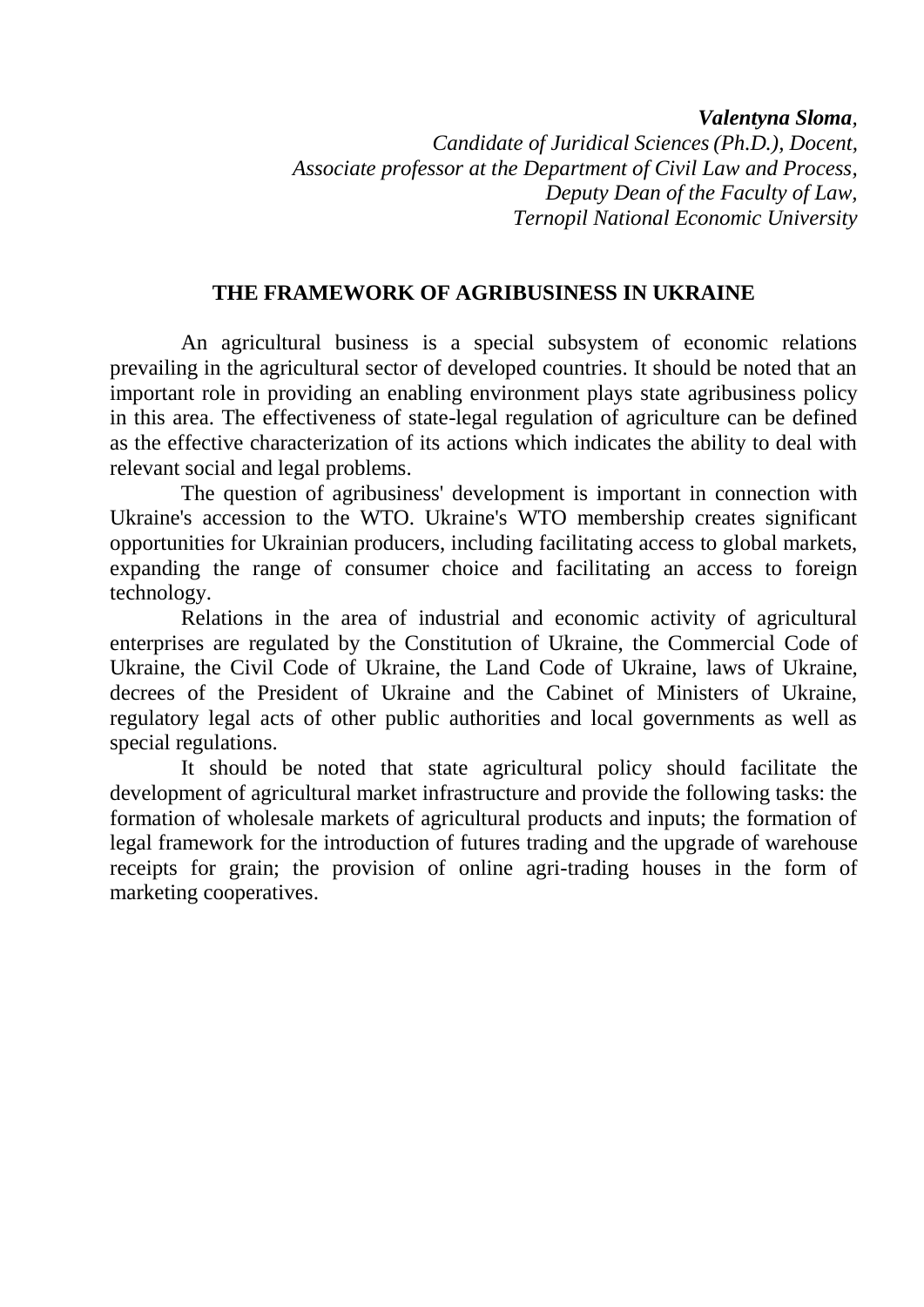## *Julia Trufanova*

*Lecturer at the department of Civil Law and Process of the Faculty of Law Ternopil National Economic University*

# **PARTICULAR QUALITIES OF LEGAL CONSEQUENCES OF IMPROVING PROPERTY BY RENTER**

The article delighted the peculiarities of the legal consequences of improvement of property by renter. Special attention is paid to resolving this issue in court.

The requirements for the forms of approval for performance of thing can be fixed in the contract or law. The particular interest are cases of improving the property as a result of which appeared a new thing.

Difficult question of separating the creation of new things in the way of improvement from related categories: increasing of its value, improving of useful features.

In carrying out the contract of employment the parties have certain rights and obligations associated with property that is transferred in hiring and the obligation to restore the property.

To distinguish improving of propetry from other property related categories can only be a result of forensic examination. A clear conclusion on the possibility or impossibility of creating new things in result of the reconstruction is absent in court practice. The question of creation of a thing is possible only with obliratory participation of experts.

So as the concept of "repair" and "improvement" are not interchangeable, then at the calculation of the proportion of employer as a result of creating new things while improving subject recruitment should take into account the cost of it made improvements, which led to the creation of new things without value of maded repairs and improvements wich have not led to the creation of new things. Separation of these costs also have to be undertaken during the forensic examination.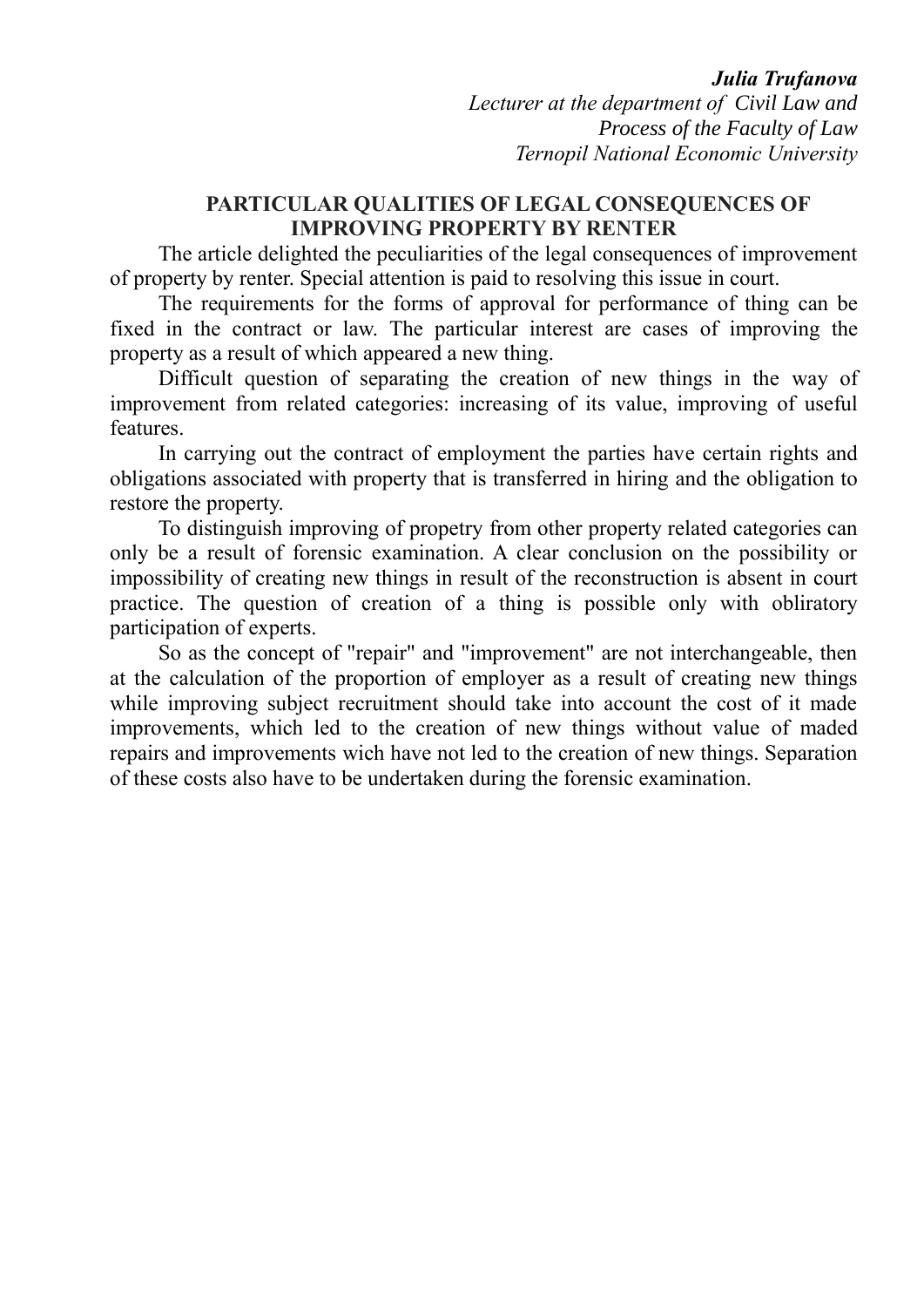**4. Criminal Law and Criminology; The penal law; Criminal Procedure and Criminalistics; Forensic examination; Operational Activities; Judiciary; Prosecutors and advocacy**

*Nadiya Bereza,* 

*Senior lecturer at the Department of Criminal Law and Process of the Faculty of Law, Ternopil National Economic University*

## **FORENSIC PSYCHOLOGY AS A PART OF LEGAL PSYCHOLOGY**

Our time is characterized by the significant development of psychological science. The role of scientific knowledge, studying patterns of the human psychics in the area of the law has just been growing. The proof of this is the particular interest to such field of psychology as legal psychology. Experience shows that in everyday life legal psychology often is identified with forensic psychology. This problem has formed a research goal to find a place in the system of forensic psychology in the system of the legal psychology. So the objective of the investigated problems is to analyze scientific and educational publications, which launched its solution.

History of psychological research in challenges of law enforcement has about a hundred years. It began with the problems of justice and the name "Forensic Psychology". This situation prevailed until the 70s, when science was officially registered as "Legal Psychology".

The name change was caused by the radical difference in the understanding that the psychological problems of the rule of law strengthening are not confined to the investigation of crimes. The real state of psychological research made the new approach unfolded in the police and went far beyond the traditional perspective.

There are four main relatively independent areas in the Legal psychology, based on the laws of nature studied by, legal, criminal, judicial and penitentiary psychology.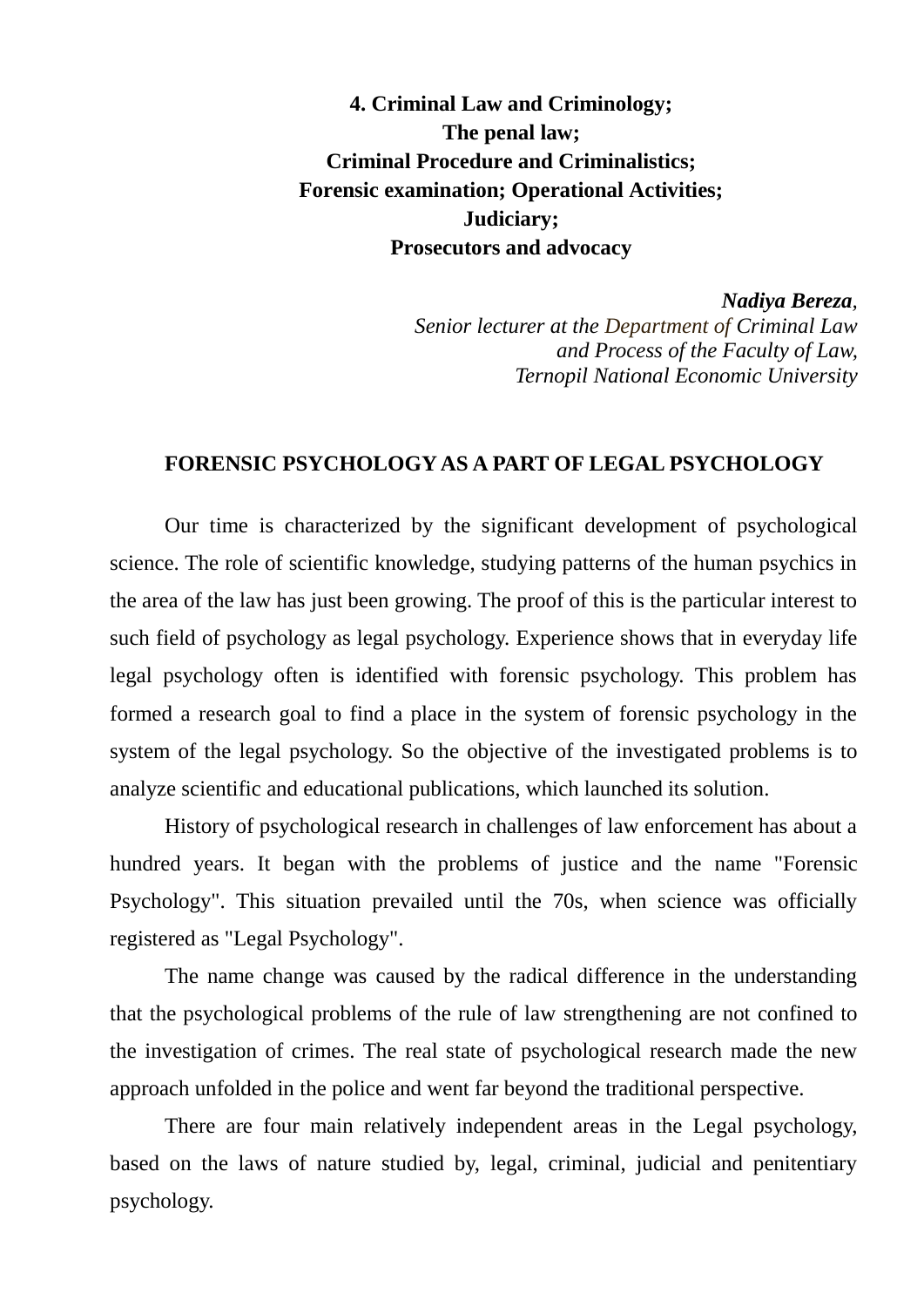So summarizing everything described above, we concluded that forensic psychology is only the part of the system of legal psychology.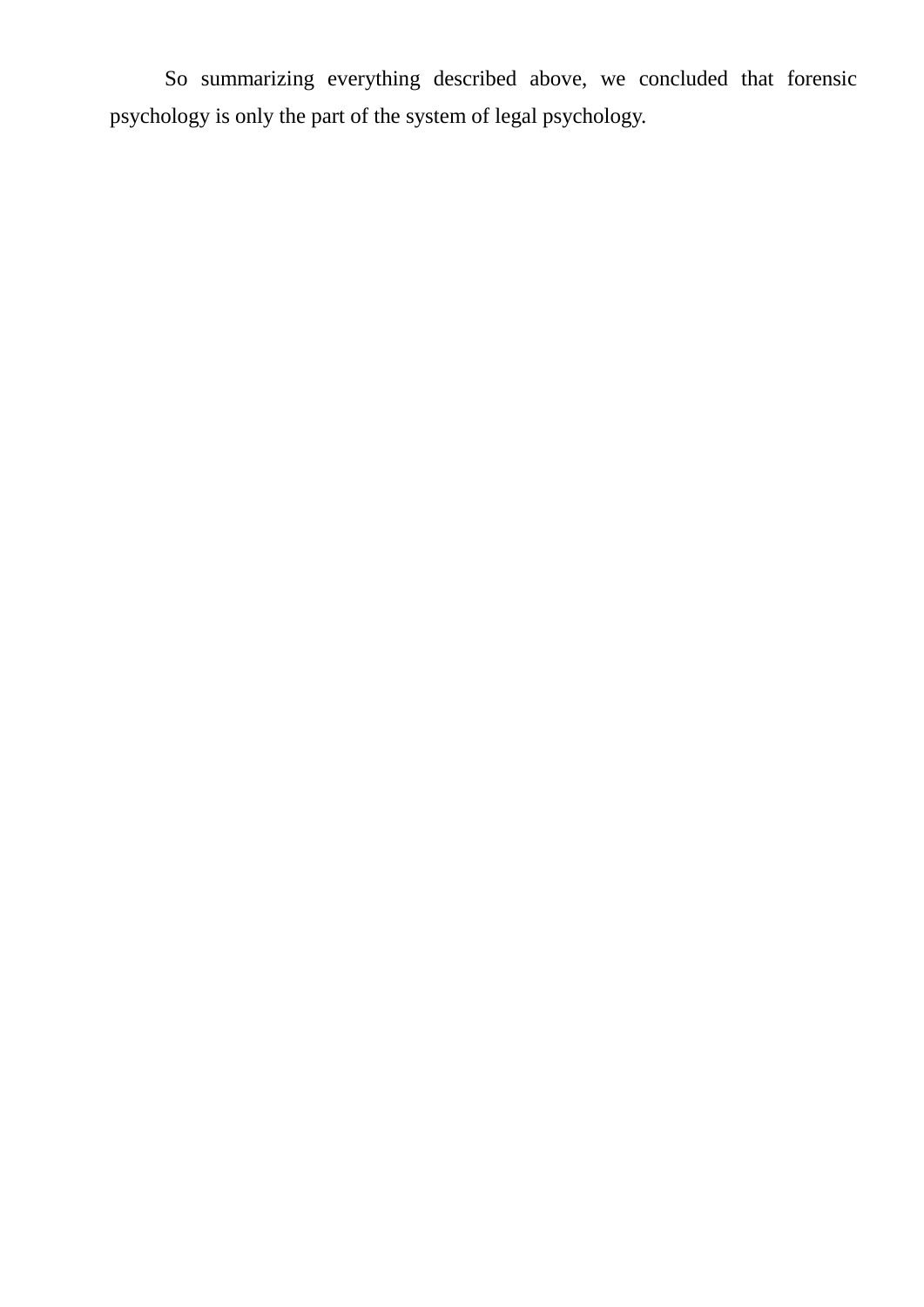### *Natalia Naulik,*

*Candidate of Juridical Sciences (Ph.D.), Docent, Deputy Director of the Institute of training specialists with higher education and training of prosecutors, National Academy of the public prosecutor's office in Ukraine*

## **PROSECUTORS UKRAINE AS AN INSTITUTION OF THE SYSTEM OF PROTECTION OF HUMAN RIGHTS, THE INTERESTS OF SOCIETY AND THE STATE: HISTORY OF DEVELOPMENT**

This article is devoted to the history of Ukraine prosecutor as protection institute of human rights. The democracy of any country is determined by its relation to the human rights and freedoms, interests of society and the state. Therefore, state is impossible without strengthening the public consciousness and social practice inalienable rights and freedoms of regulatory consolidation guarantees the mechanism of protection of human rights and prevent their violation to develop and strengthen democratic.

One of the elements is the institution of prosecution in Ukraine, the formation of which was influenced by socio-economic and political factors. After accession of Ukraine to the Council of Europe and pro determine the course of development, the task of reforming the prosecution Ukraine was appeared .

Ukraine had some obligatons to the Council of Europe. The prosecution reform led to the need for further improvement of Ukrainian legislation and the Verkhovna Rada of Ukraine at october 14, 2014 has adopted a new Law of Ukraine "About Prosecution". The role and place of supervision over the observance and application of laws in the prosecution was determined in it. Such supervision is carried out according to the new law only in the form of representation of the human rights and freedoms, interests of society and the state.

It should be noted that at all defined periods of Ukraine Prosecution its place and role in the protection of human rights and freedoms, interests of society and the state was determined with stage of development of the state, the existence of the state, form of government and available state regime in Ukraine.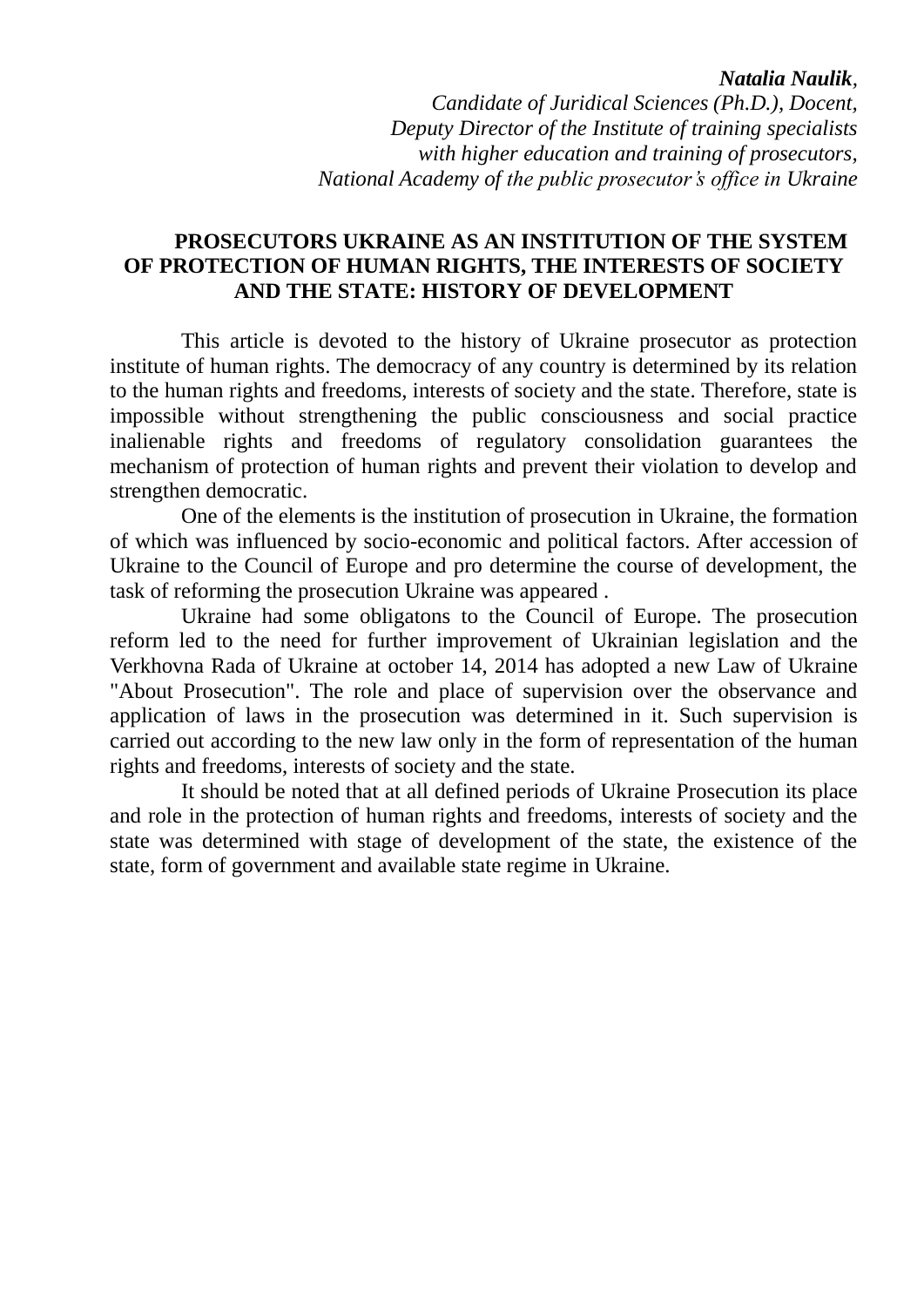#### *Roman Oliynychuk,*

*Candidate of Juridical Sciences (Ph.D.), Docent, Associate Professor at the Department of Criminal Law and Process of the Faculty of Law, Ternopil National Economic University*

# **DIFFERENTIATION OF GROUP BREACH OF THE PUBLIC ORDER AND THE MASS DISTURBUNCES**

The analysis of the current criminal law and scholarly views on the legal categories related to differentiation of group breach of the public order and the mass disturbances, as well as review of the history of the transformation of the concept of "mass disturbances" are the results of the research. The example of judicial practice on actions that led to group breach of the public order and substantial disruption of transport and organization is submitted.

According to the author"s position the differences, which should be use for differentiation of group breach of the public order and the mass disturbances, are defined.

There was made a general conclusion concerning differences between crimes under Articles 293 and 294 of the Criminal Code of Ukraine, which are the following: 1) signs of the object (in additional compulsory subject, the subject, victim); 2) sign the objective side (in the character of the typical criminal acts, in the way of crime, in causal connection, in consequence, in the instruments of the crime); 3) construction of crimes (art. 293 Criminal Code of Ukraine – the material, and in Part 1 of Art. 294 of the Criminal Code of Ukraine – formal); 4) signs of subjective side (according to the art. 293 of the Criminal Code of Ukraine it is possible both direct and indirect intent, and in the Part 1 of Art. 294 of the Criminal Code of Ukraine – Intent, under the Part 2 of Art. 294 of the Criminal Code of Ukraine – as intent and negligence regarding the consequences).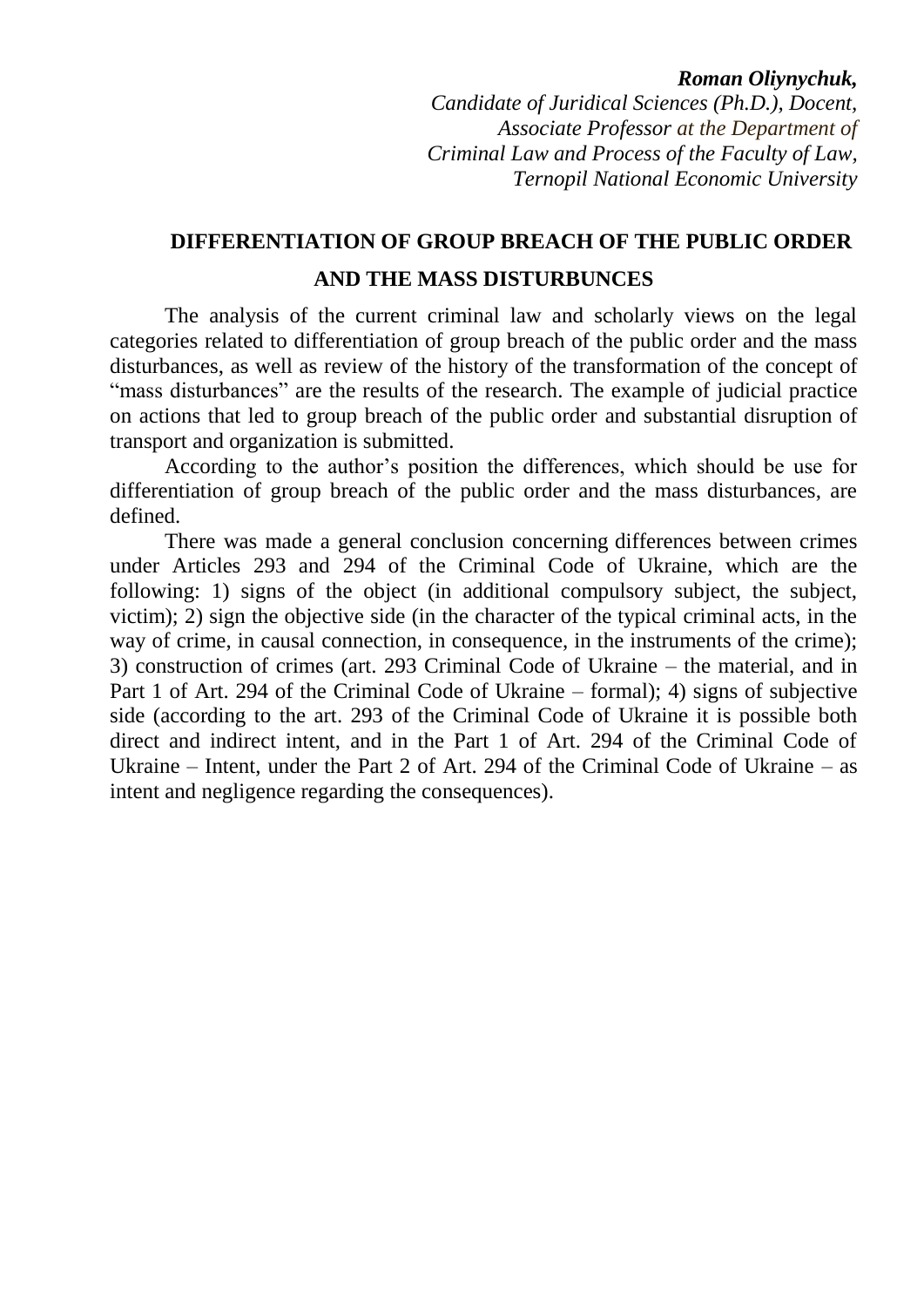### *Serhiy Banakh,*

*Candidate of Juridical Sciences (Ph.D.), Associate professor at the Department of Criminal Law and Process of the Faculty of Law, [Dean](http://context.reverso.net/%D0%BF%D0%B5%D1%80%D0%B5%D0%B2%D0%BE%D0%B4/%D0%B0%D0%BD%D0%B3%D0%BB%D0%B8%D0%B9%D1%81%D0%BA%D0%B8%D0%B9-%D1%80%D1%83%D1%81%D1%81%D0%BA%D0%B8%D0%B9/Deputy+Dean) of the Faculty of Law, Ternopil National Economic University*

#### *Andriy Sarahman*

*Junior Counselor of Justice, Head of supervision of the observance of the laws of the Interior during the conduct of operational activities and international legal cooperation of management supervision in criminal proceedings prosecution of Ternopil region*

# **PLACE OF OPERATIONAL AND INVESTIGATIVE ACTIVITIES AFTER THE ENTRY INTO FORCE OF THE NEW CRIMINAL PROCEDURE CODE OF UKRAINE**

This article is devoted to the problems of operational activities implementation in criminal proceedings.

Many scientists in different researchers determined the role of operational activities as one of the most important areas of law enforcement. However, with the entry into force of the Criminal Procedure Code, in our opinion, no longer a need for operational activities of the Soviet models as it is at this stage. The new Criminal Procedure Code of Ukraine absorbed the operational-search activities and operational-search case.

Comparative analysis of the Law "On operative-search activity" with similar regulations in foreign countries shows that domestic operational-search legislation does not take into account the real needs of the practice of operational units and does not fully ensure compliance human rights in it. In particular, the Law of Ukraine "On Operational Activities" does not define system search operations, organization and documentation each of them. The legal basis of participation in operational activities of persons with whom the confidential cooperation relationship is established does not defined too. Does not stipulated order of familiarization of citizens with the information that was collected against them during the conduct of operational activities.

In fact, in modern conditions operational-search case in most infest to "tick" because these measures are documented offender can be more effectively carried out in the criminal proceedings.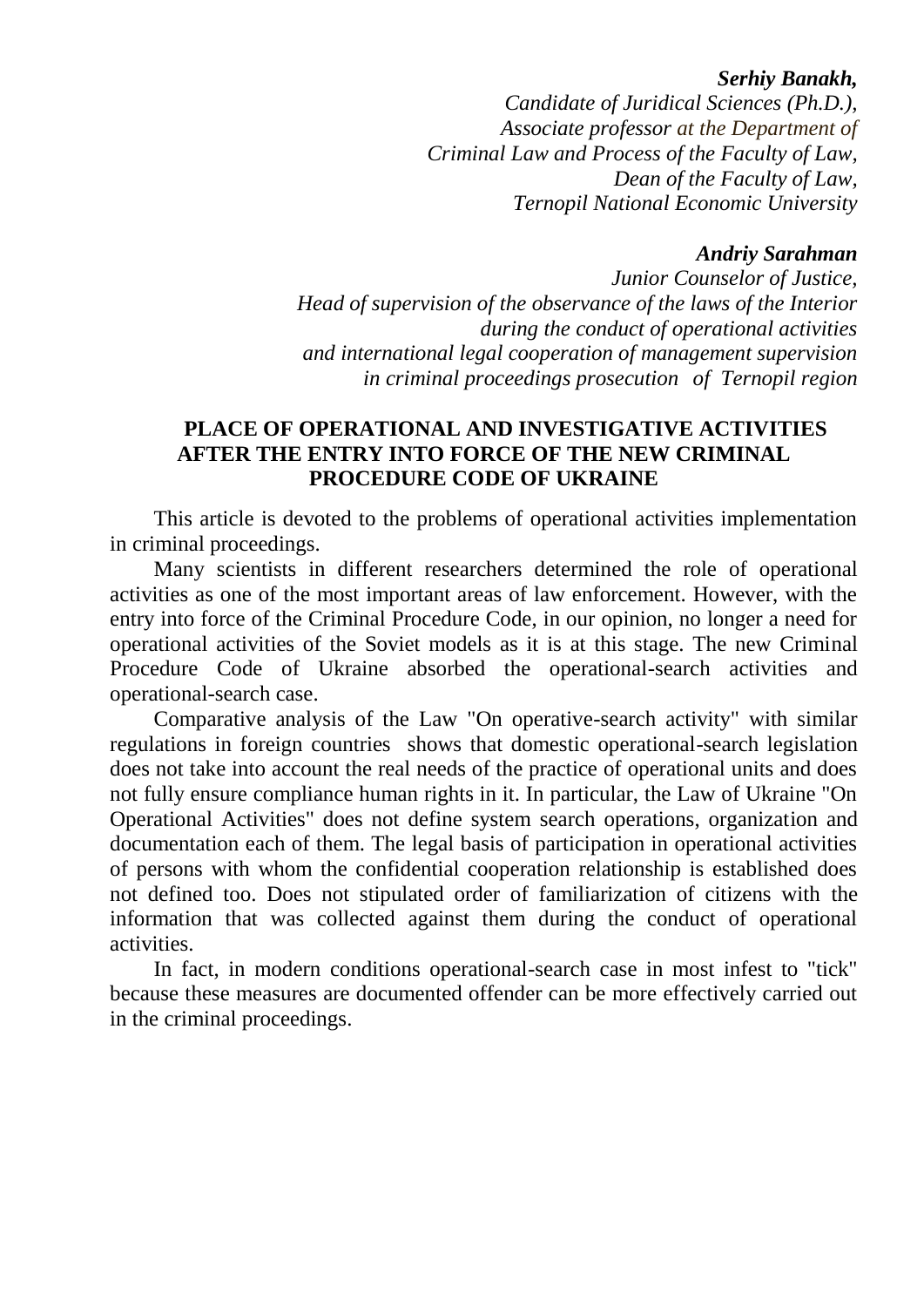#### *Nina Rohatynska,*

*Candidate of Juridical Sciences (Ph.D.), Docent, Head of the Department of Criminal Law and Process of the Faculty of Law, Ternopil National Economic University*

# **THE CRIMINAL PROCEEDING WHICH CONTAINS INFORMATION CONSTITUTING STATE AND BANK SECRECY**

The article is devoted to indicate the gist and content of information constituting state and bank secrecy. It is analyzed the concept of "a state secrecy" and "a bank secrecy". It is investigated the features of the criminal proceeding which contains information constituting a state secrecy. Author defined the procedure and limits of disclosuring information containing a bank secrecy by banks and the order of withdrawal of objects and documents containing information constituting a bank secrecy.

The protection of the state and bank secrecy is one of the priority functions of all state institutions not only in Ukraine but also in other foreign countries. This issue is particularly relevant in terms of adoption t of he new criminal procedural legislation of Ukraine in which norms unlike in the Criminal Procedural Code of Ukraine 1960 was introduced a number of innovations.

The measures that are taken by the government to protect its secrecy should be adequate to the threats (both external and internal) that exist at the moment. The effective resolution of this issue is possible only with a comprehensive approach. Formation of the state secrecy"s protection involves the introduction of a system of interacting legal and administrative regimes, functions which are aimed on the state secrecy protection. The introduction of appropriate modes provides a legal regulation of relations in this area and the creation of state bodies which activities are aimed on solving specific problems of the provision of these regimes.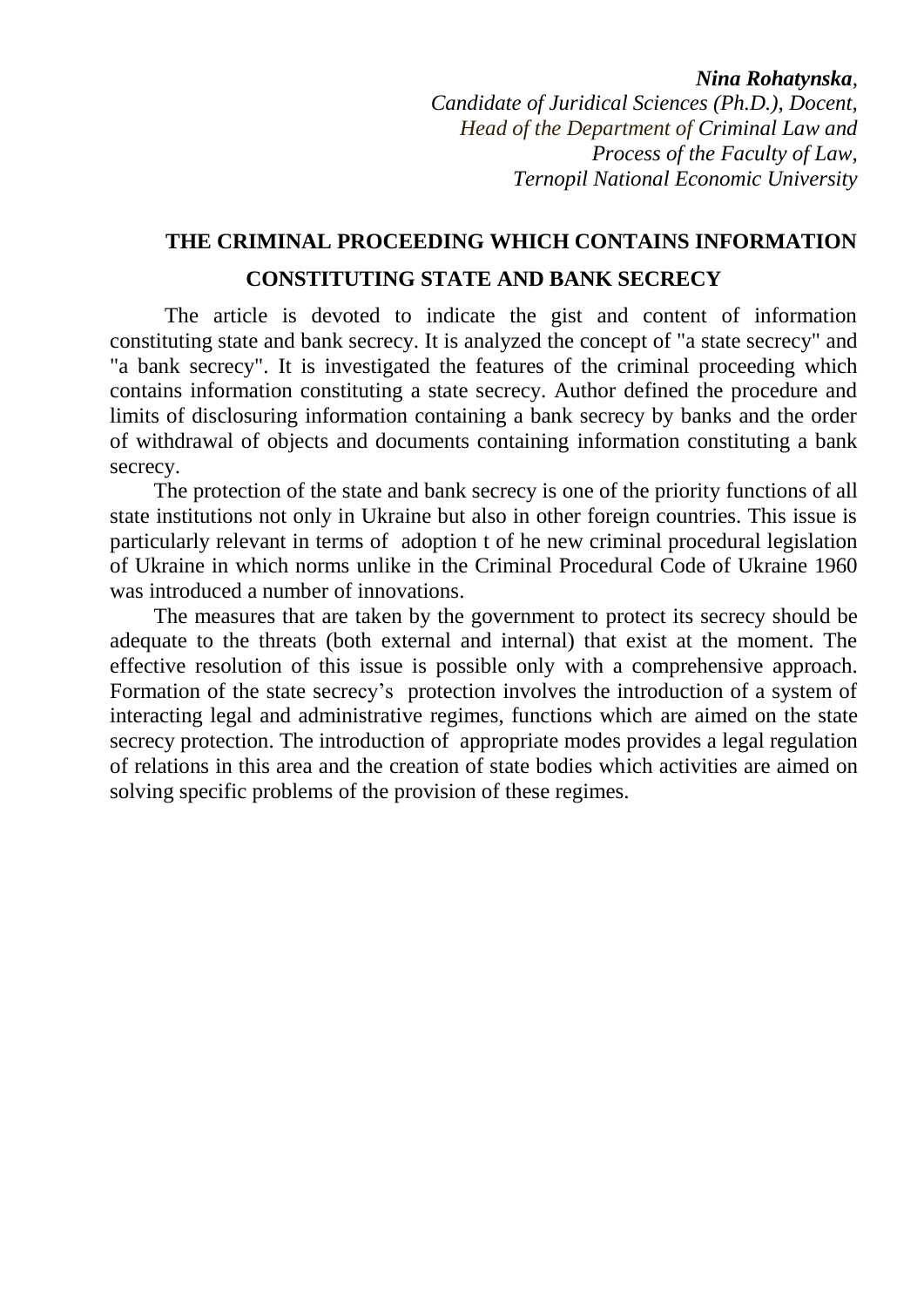#### *Alexander Ostroglyad*

*Candidate of Juridical Sciences (Ph.D.), Docent, Vice principal of scientific work at Ivano-Frankivsk University of Law named after King Danilo Galician*

## **INSTITUTE OF CONVICTIONS IN UKRAINE LACKS LEGISLATIVE REGULATION**

Research is devoted to the specific aspects of the use of criminal records in Ukraine. The jurisprudence is analyzed which is regarding to the use of criminal records, indicated some shortcomings of use of terminology that is associated with a criminal record. The contradiction of the provisions set out in the final legal acts and principles of criminal procedure of Ukraine is noted.

The aim of this article is to identify inconsistencies in the legal regulation of conviction in Ukraine and the development of practical recommendations for practice its use in criminal proceedings of Ukraine. Convictions - not just a statement of conviction for a crime, but also (and most importantly) the presence in this connection certain relationships between the state and the offender. Conviction of person is always specific. It is closely associated with a particular crime penalty for him and has real meaning.

The legal consequences which are arising from recognizing a person convicted, although provided for in the law, but the actual amount for each convicted person is different and depends on the type, severity of the crime, social status and so on.

Draft amendments to the Criminal Code of Ukraine are proposed:

- 1) c. 88 Criminal Code of Ukraine should complement ch. 5 as follows: "Redemption or removal of conviction cancels the legal consequences of conviction provided by this Code";
- 2) draw the attention of the courts to implement the Resolution of the Supreme Court of Ukraine "On the performance of the courts Ukraine laws and regulations of the Supreme Court of Ukraine for prosecution of criminal cases and decreeing a judgment" on filling data withdrawn or settled conviction to the introductory part of the sentence by giving explanations on this issue high specialized court for civil and criminal cases.

Further research in this area may relate to determine and improve other areas of practical application of criminal record in Ukraine.